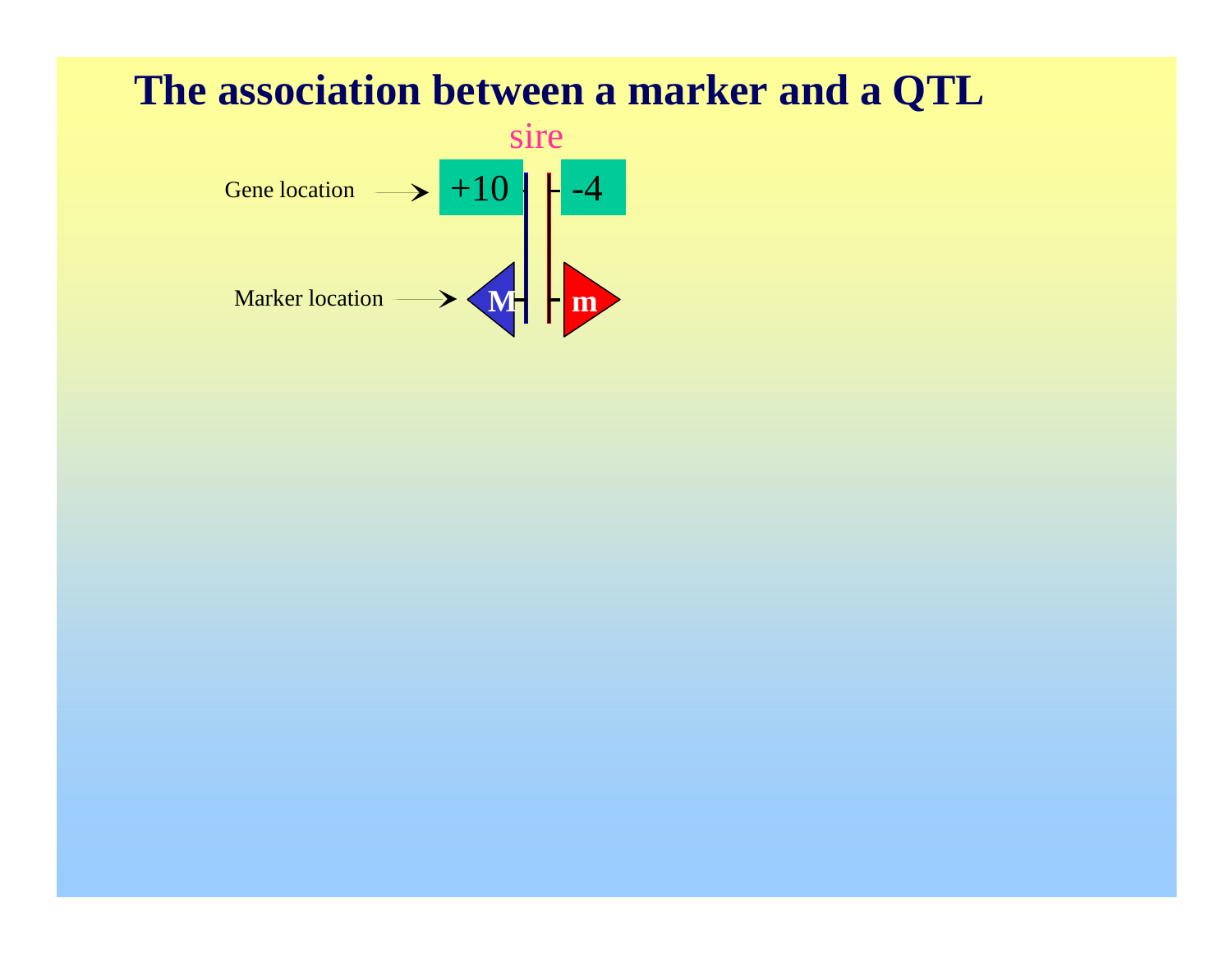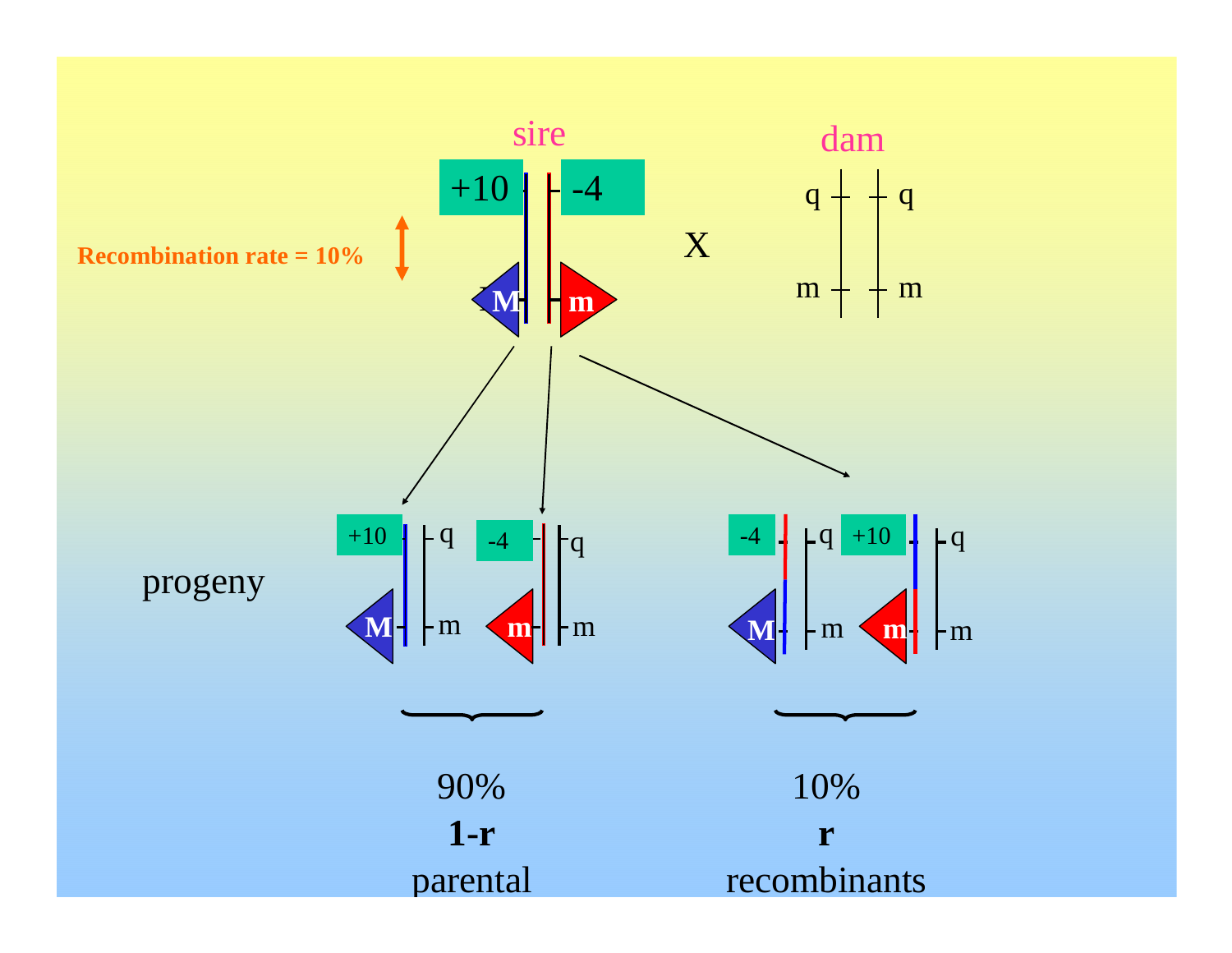## Simple QTL detection with single markers

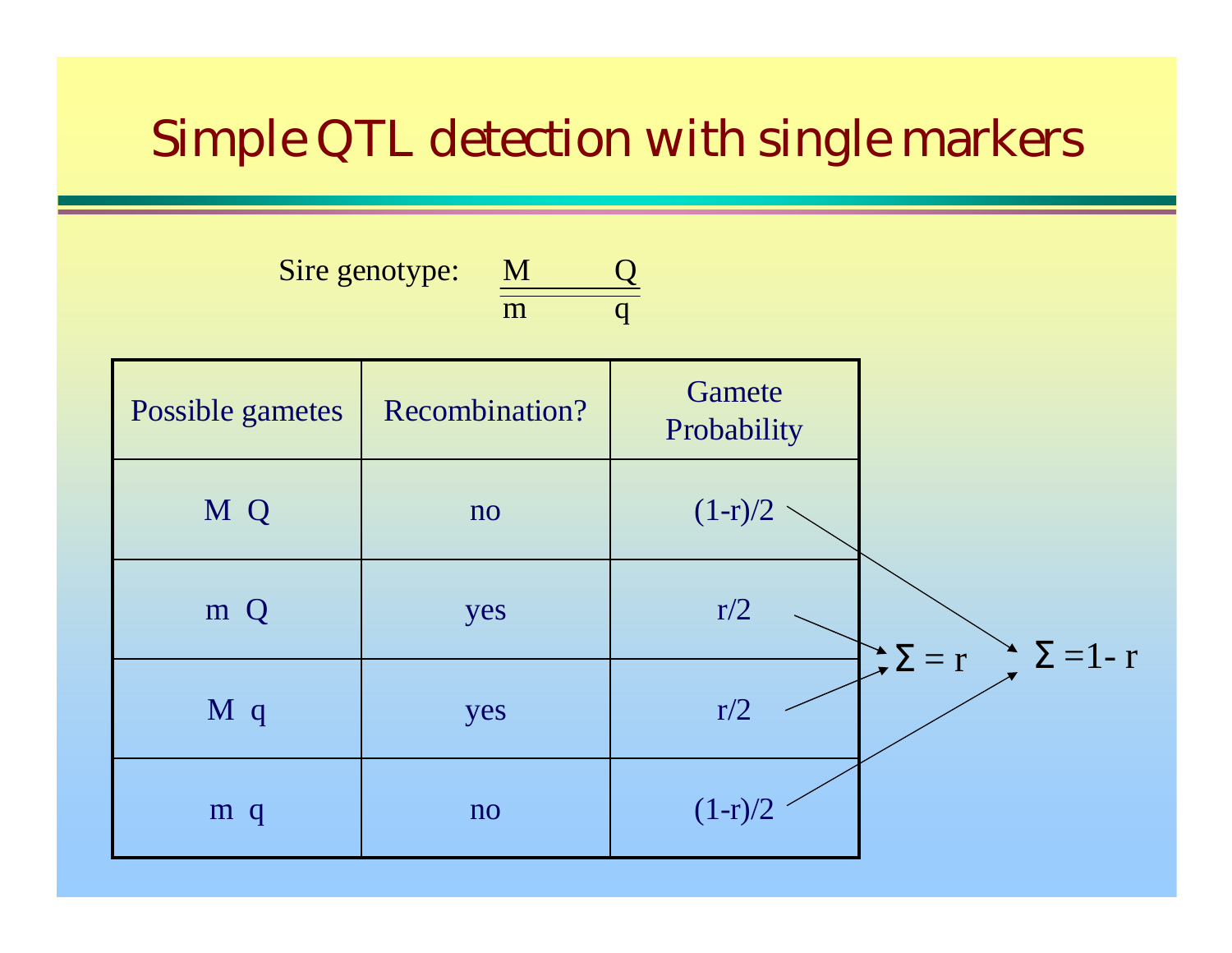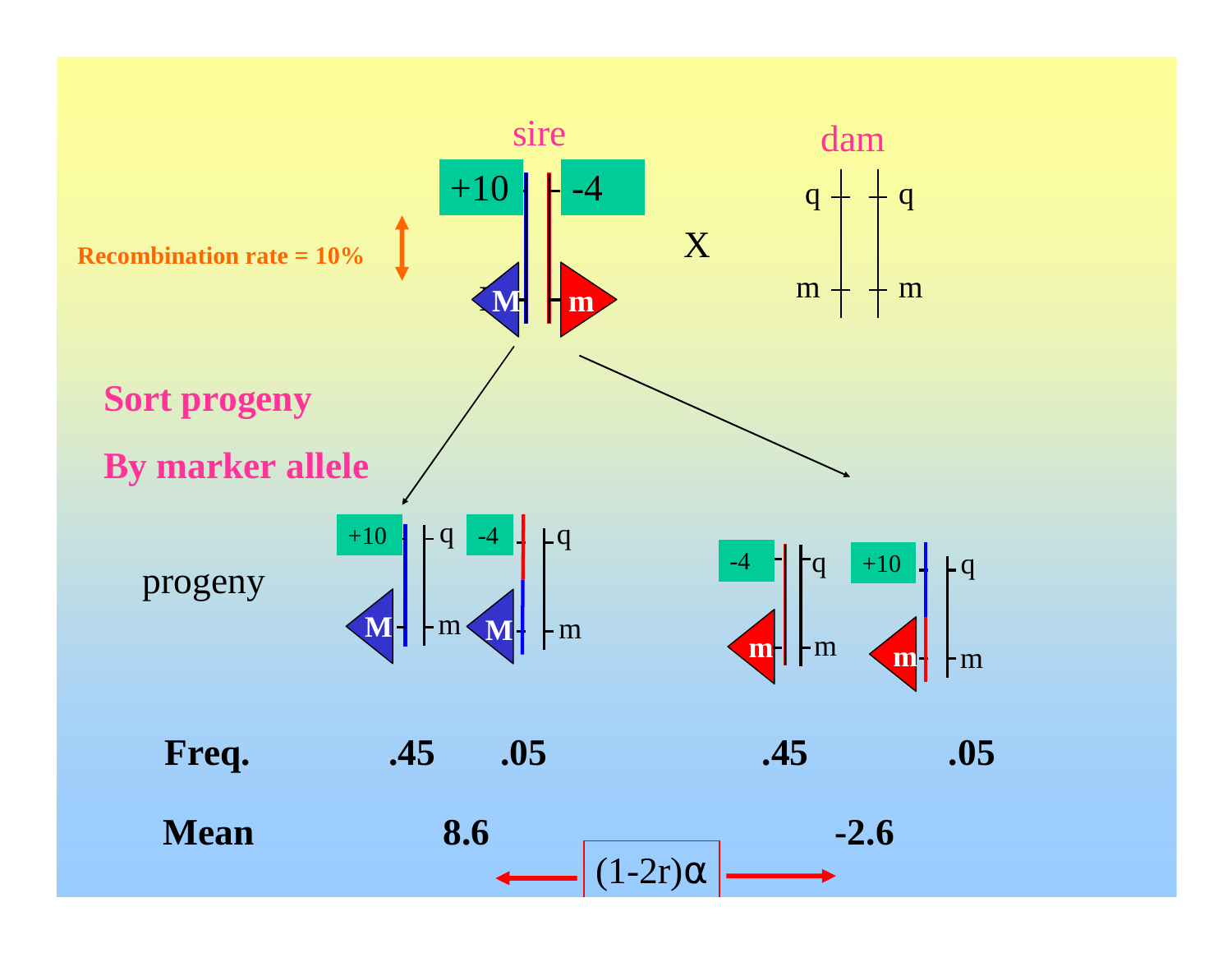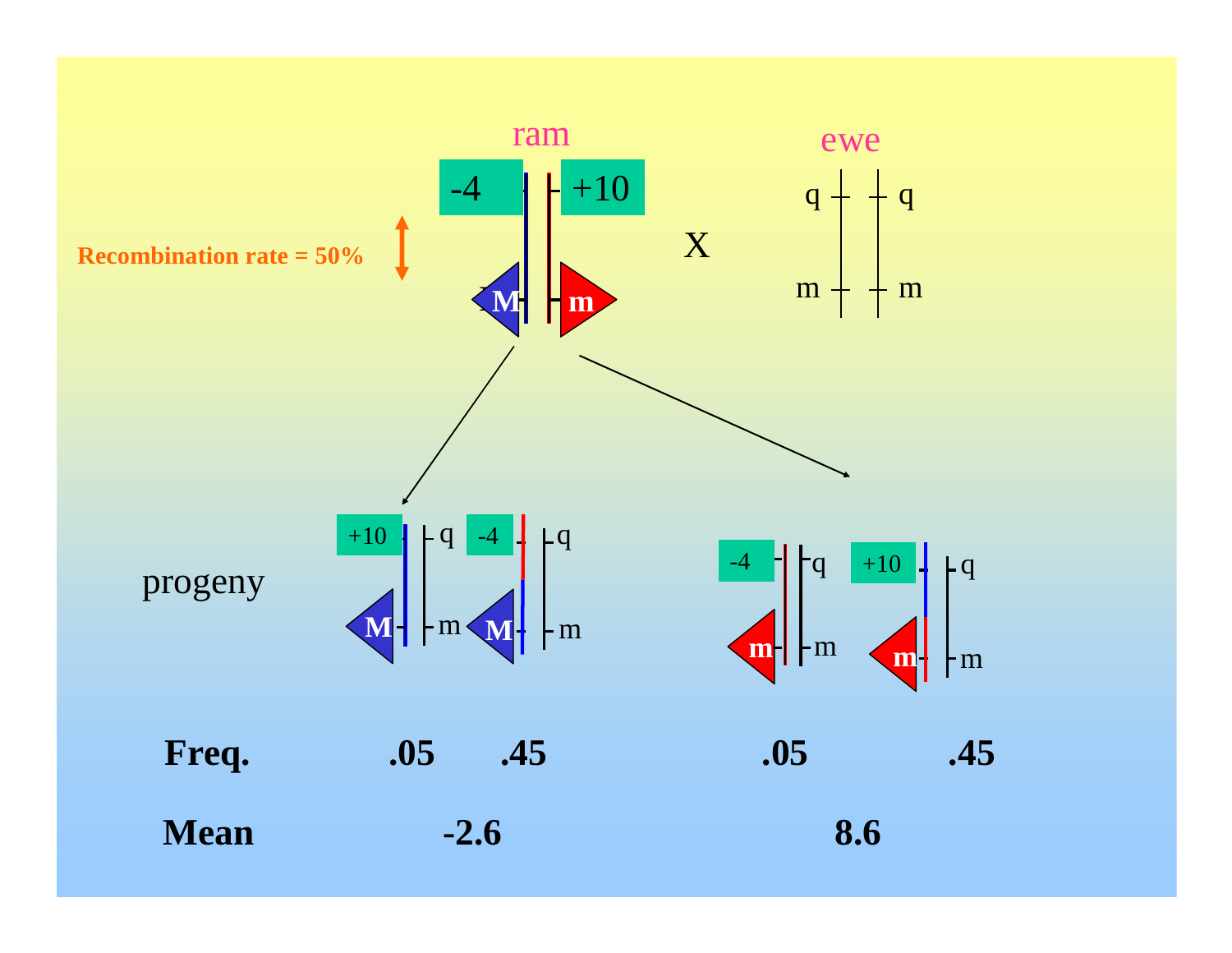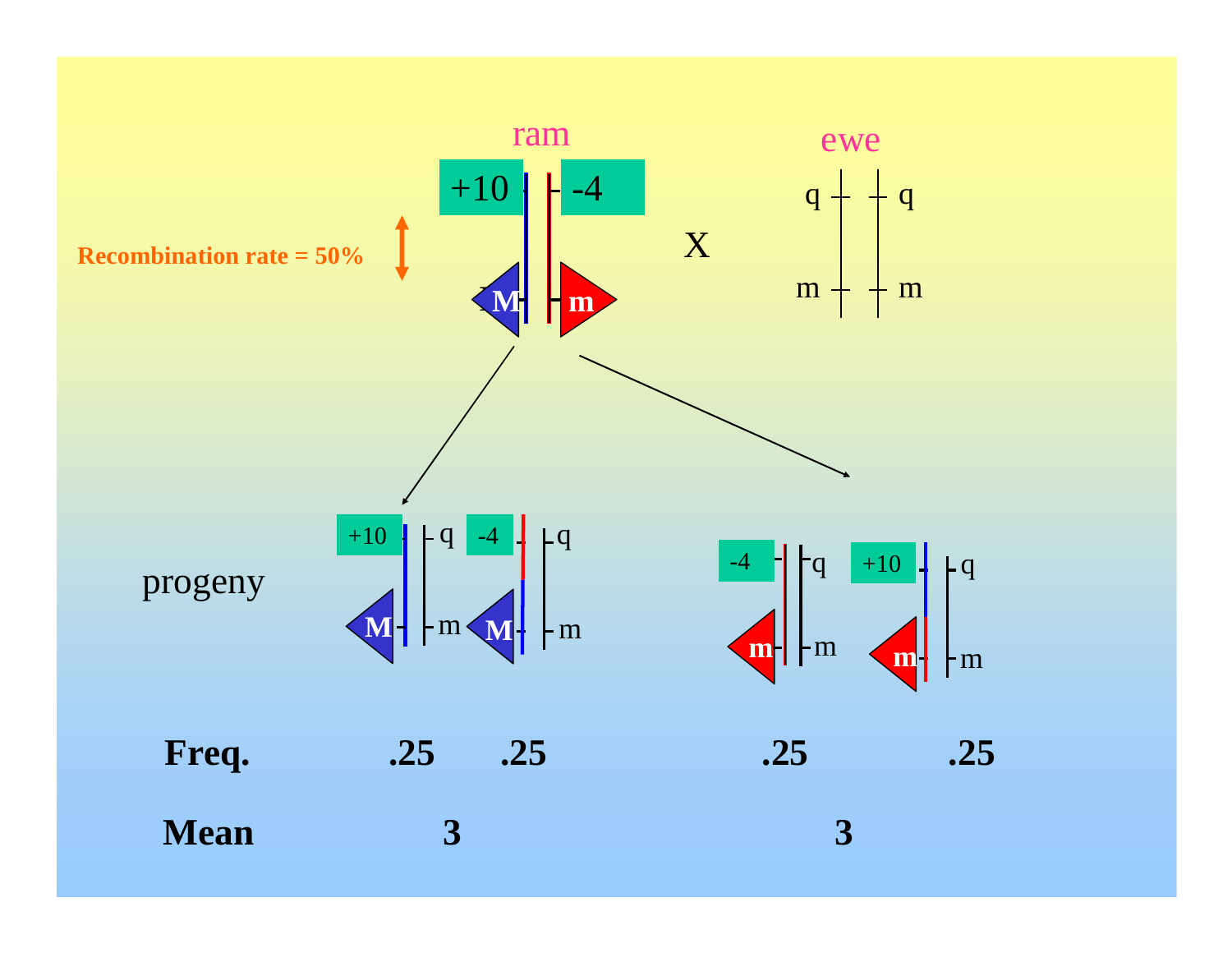## Expected means of progeny groups

| Marker allele<br>obtained from<br>sire | <b>QTL</b> allele<br>obtained from sire | frequency    | <b>Expected mean</b><br>of progeny |
|----------------------------------------|-----------------------------------------|--------------|------------------------------------|
| M                                      | q                                       | $(1-r)/2$    | $\mu + \alpha$                     |
| M                                      |                                         | $\sqrt{r/2}$ | $\mu$                              |
| m                                      |                                         | r/2          | $\mu + \alpha$                     |
| m                                      |                                         | $(1-r)/2$    | $\mu$                              |

Mean of M-group:  $((1-r)(\mu + \alpha)/2 + r \cdot \mu/2)$  /  $0.5 =$  $\mu$  + (1-r)  $\alpha$ Mean of m-group:  $(r.(\mu + \alpha)/2 + (1-r).\mu/2)/0.5 =$  $\mu$  + r  $\alpha$ 

Difference  $(D)$ 

 $(1-2r)\alpha$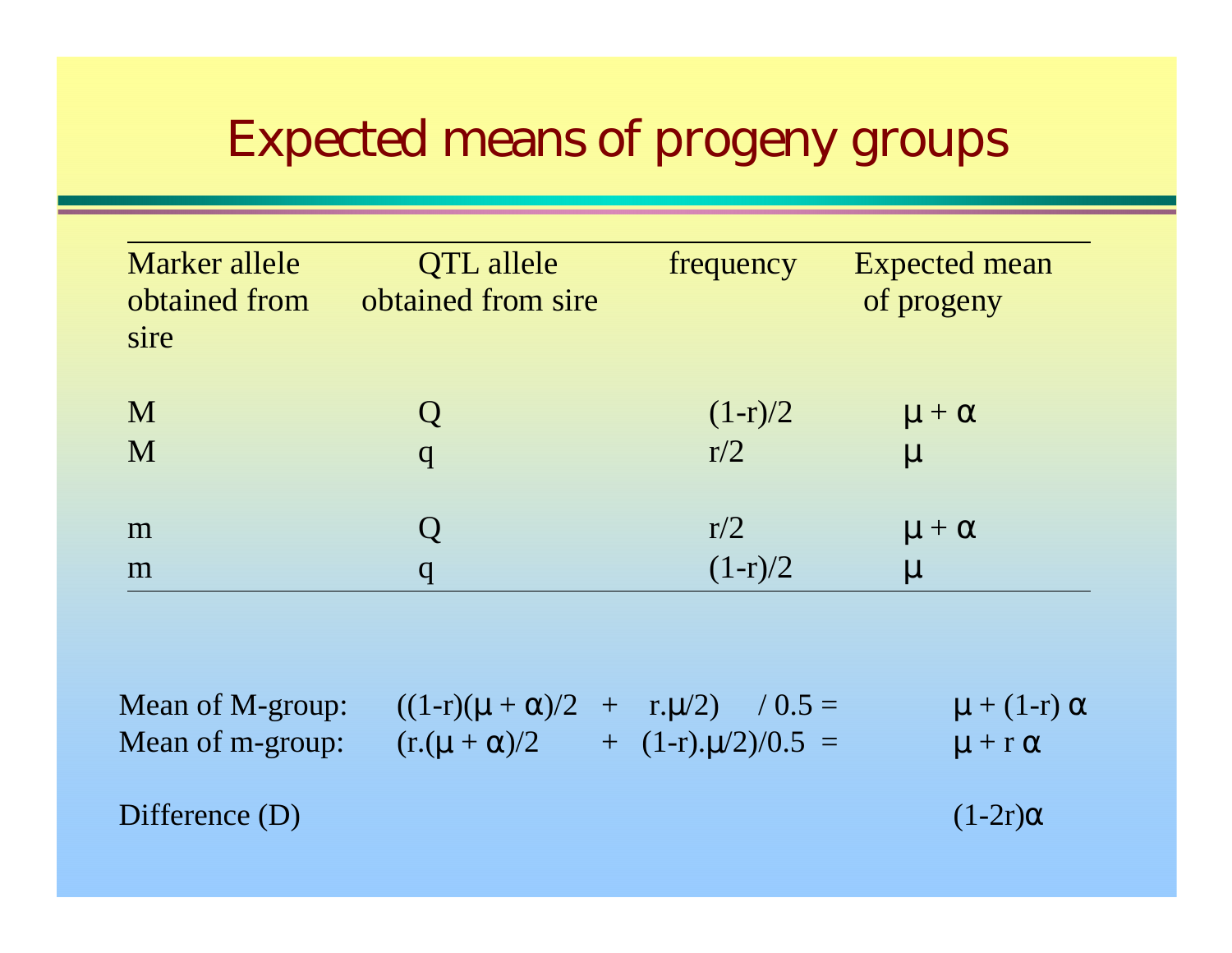### Combinations of recombination rate (r) and QTL effect ( $\alpha$ ) giving rise to the same difference (D)

Difference between marker groups  $(M - m) = (1-2r)\alpha$ 

| Recombination | QTL-effect               | Mean of   | Mean of   | Marker allele  |
|---------------|--------------------------|-----------|-----------|----------------|
| rate          | $(Q-q)$                  | progeny   | progeny   | contrast $(D)$ |
| $M-Q (=r)$    | substitution $=\alpha$ ) | receiving | receiving |                |
|               |                          | M-allele  | m-allele  |                |
|               | 50                       | 50        |           | 50             |
| 0.1           | 62.5                     | 56.25     | 6.25      | 50             |
| 0.2           | 83                       | 67        | 17        | 50             |
| 0.3           | 125                      | 87.5      | 37.5      | 50             |
| 0.4           | 250                      | 150       | 100       | 50             |
| 0.5           | 1000                     | 500       | 500       |                |

To get independent estimates of r and  $\alpha:~>1$  marker locus  $\&$ /or deeper pedigree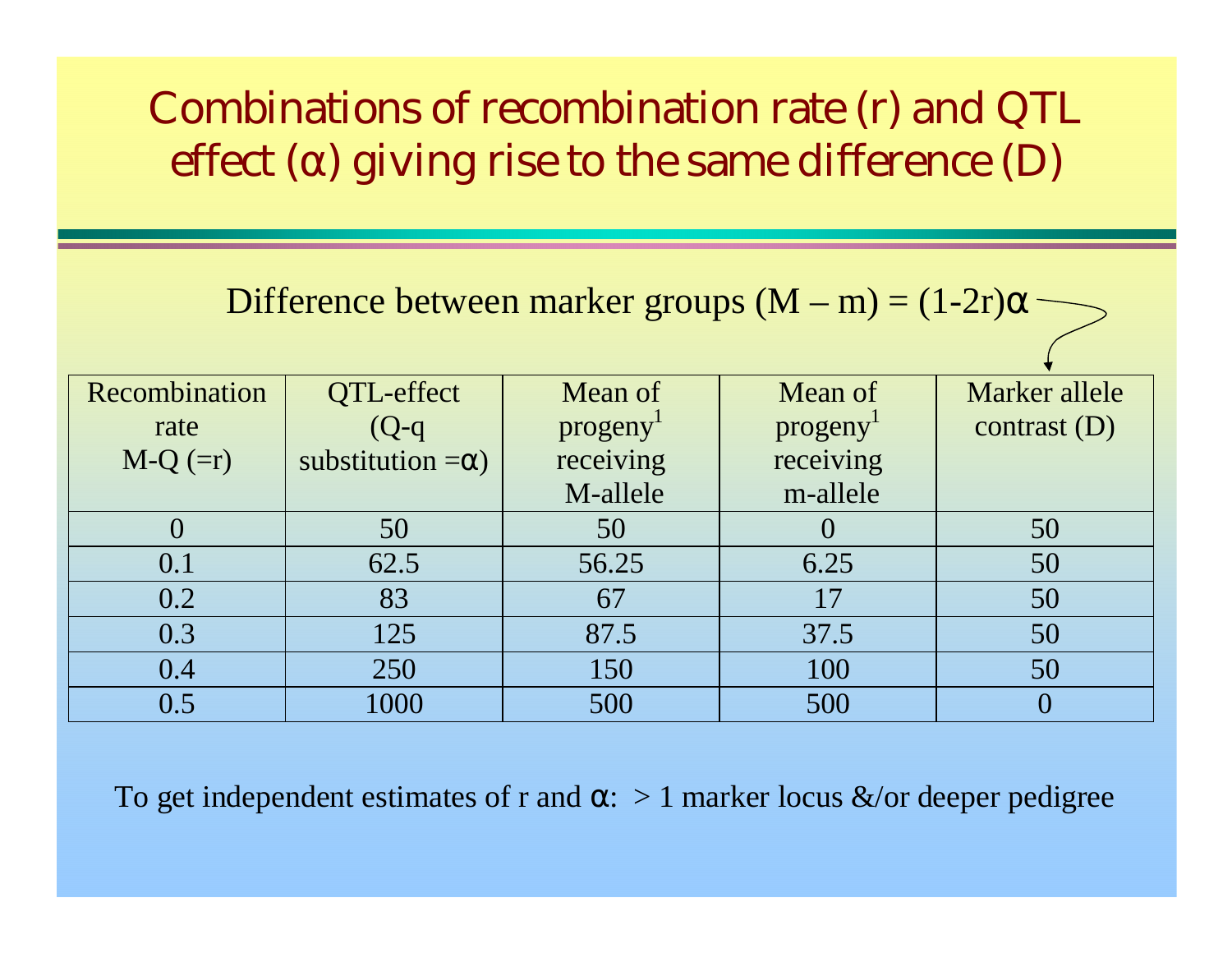## The effect of QTL status in dams

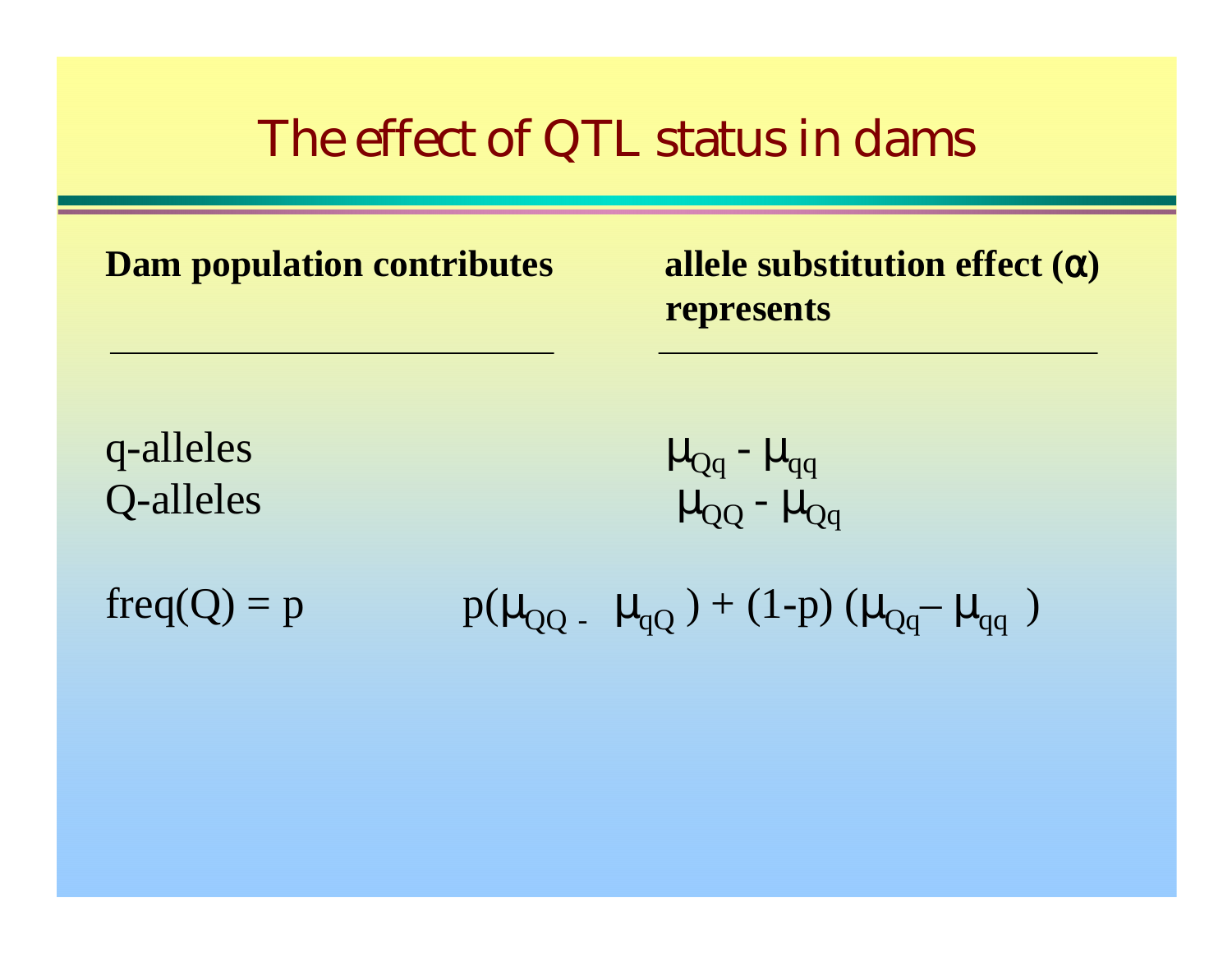### The effect of QTL status in dams



The average effect of an allele substitution …  $\alpha = a + (q - p)d$ 

| $p=1$ :   | $\mu_{QQ}$ - $\mu_{Qq}$               | $a - d$ |
|-----------|---------------------------------------|---------|
| $p = 0$ : | $\mu_{\text{Qq}}$ - $\mu_{\text{qq}}$ | $a + d$ |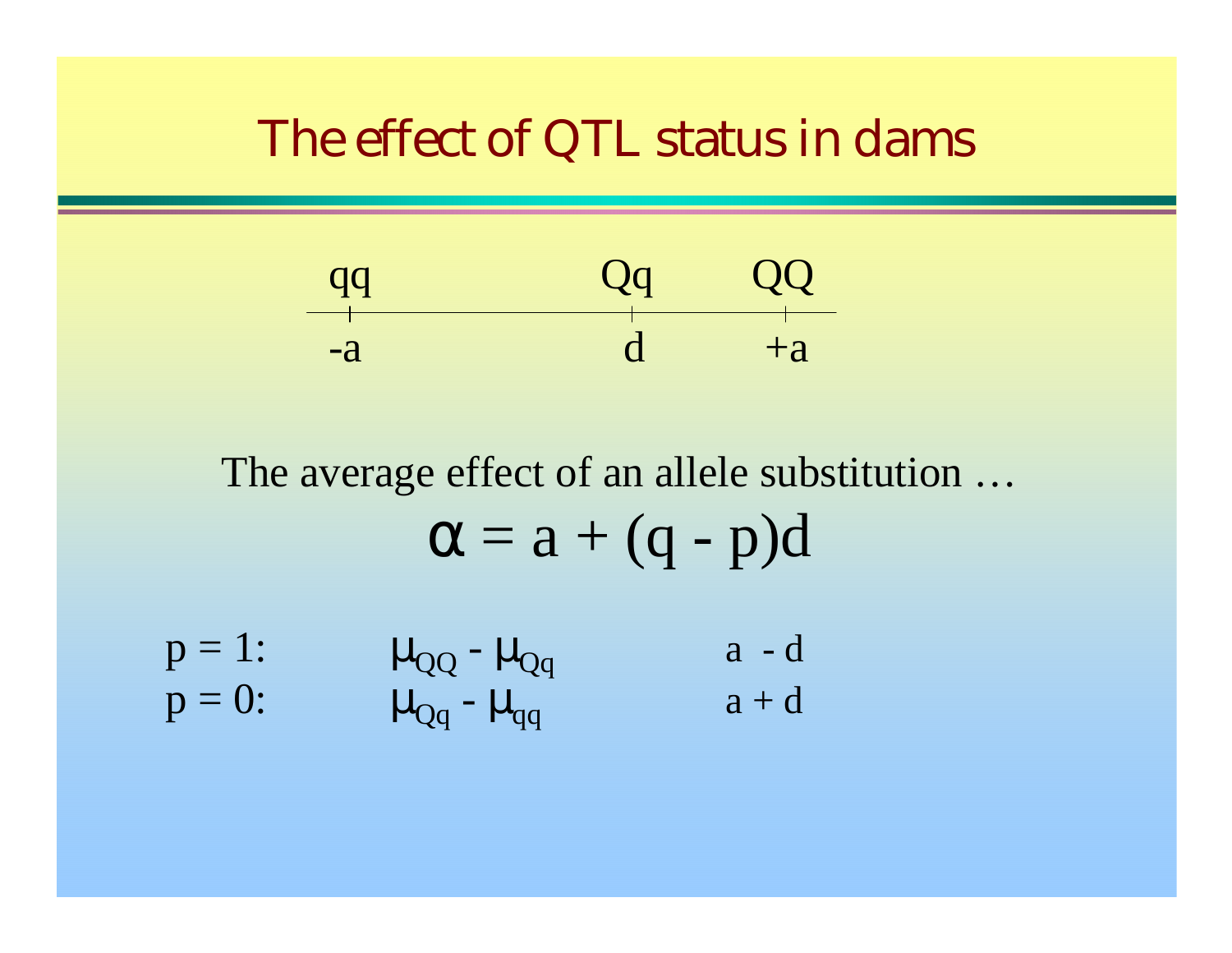## A backcross using inbred lines

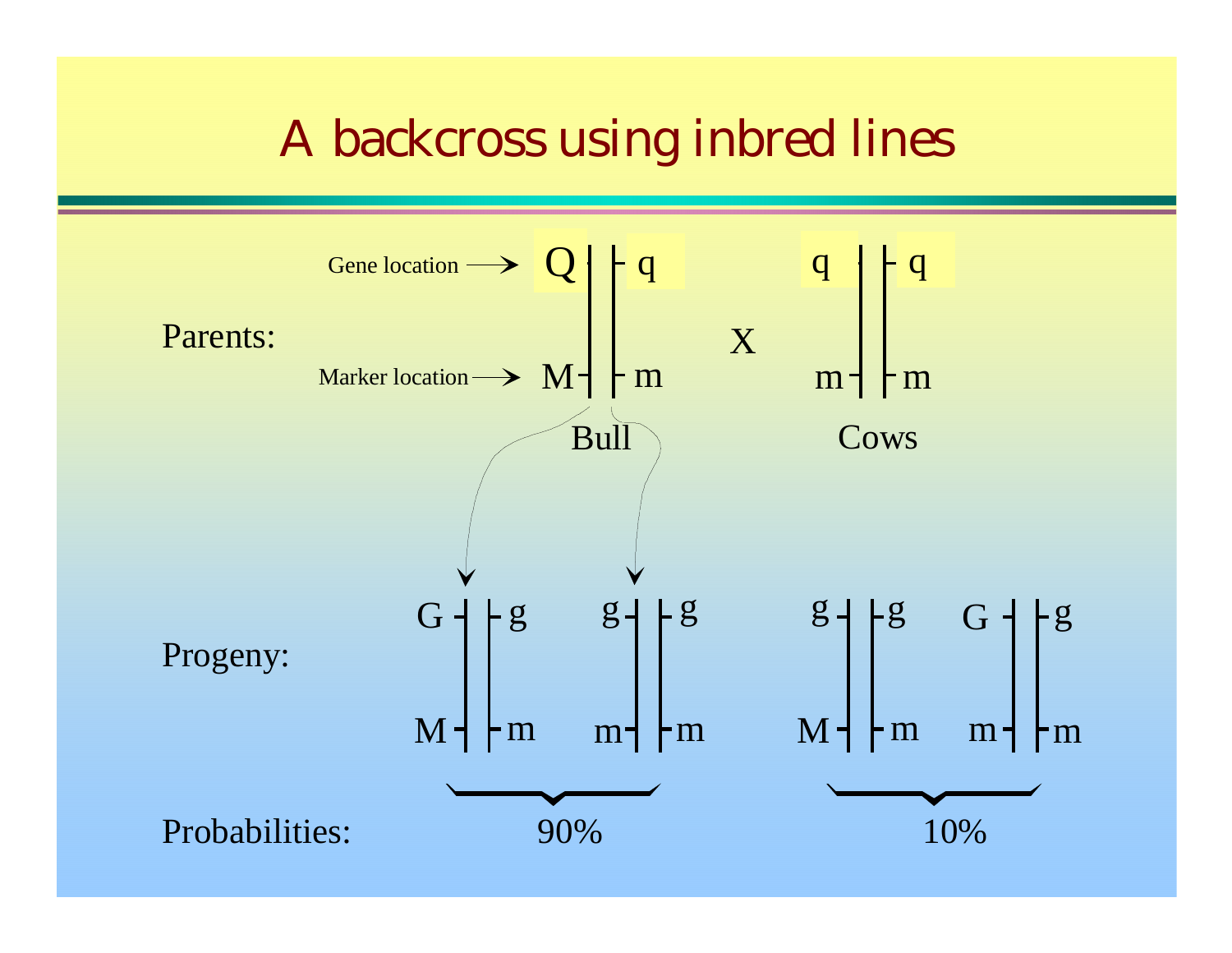### Backcross using inbred lines

- Difference between "M progeny' and "m progeny" is (1-2r)α
- However, with inbred lines we have extra information:
	- QTL allele frequencies are 1 and 0 (or 0 and 1) in the inbred lines *if* the QTL is segregating.

Thus  $\alpha = a + (q - p)d$  is: (Note error in notes!! p28)

 $a + (1-0)d = a + d$  if the dam population is qq

 $a + (0-1)d = a-d$  if the dam population is QQ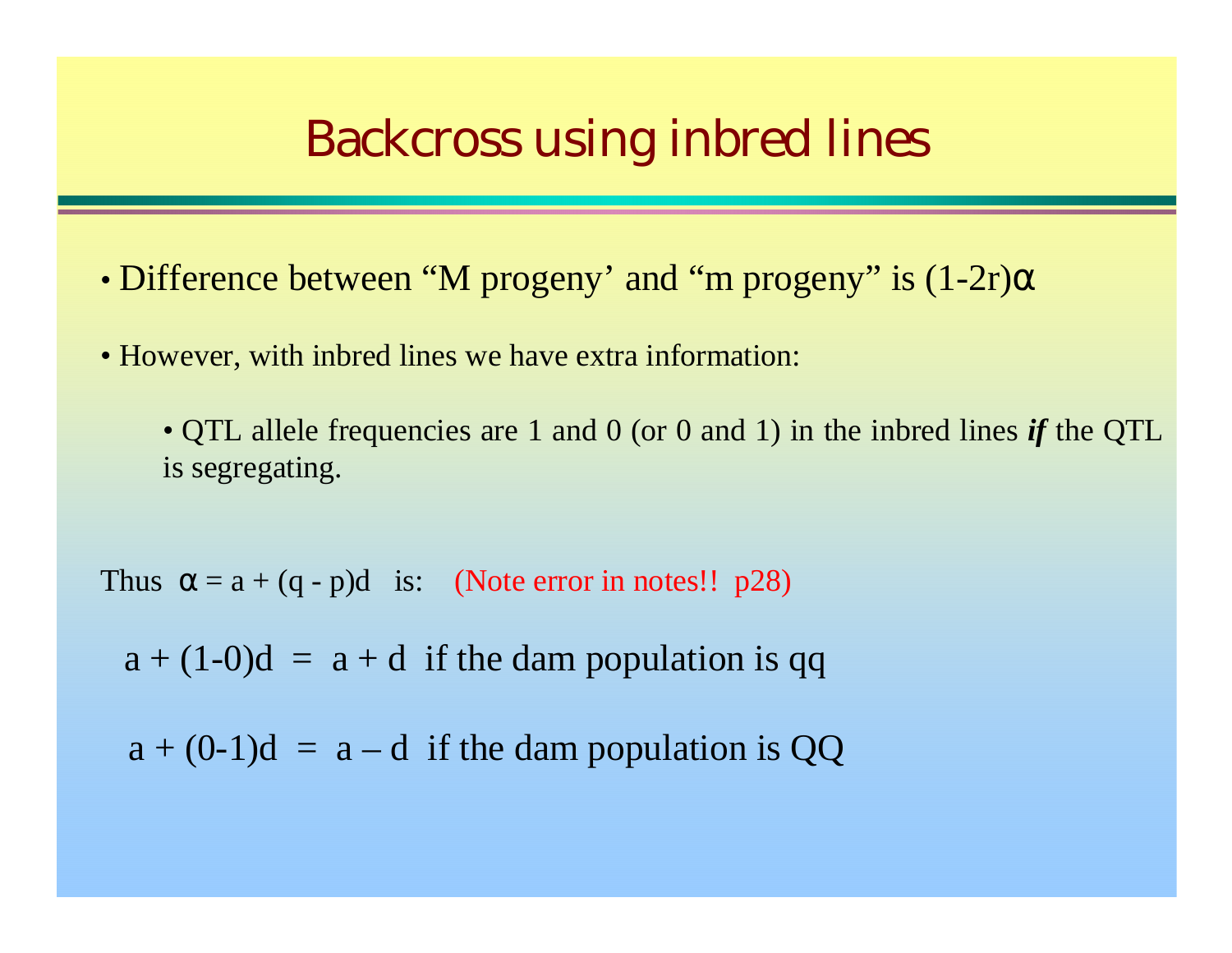## Backcross using inbred lines

- $\bullet$ •  $\alpha = a + d$  if the dams are qq
- $\bullet$  $\alpha = a - d$  if the dams are QQ
- Difference between M and m progeny  $(1-2r)\alpha =$  $(1-2r)(a+d)$  or  $(1-2r)(a-d)$ .
- If we make both backcrosses, we can get independent estimates of a and d from estimates of a+d and a-d.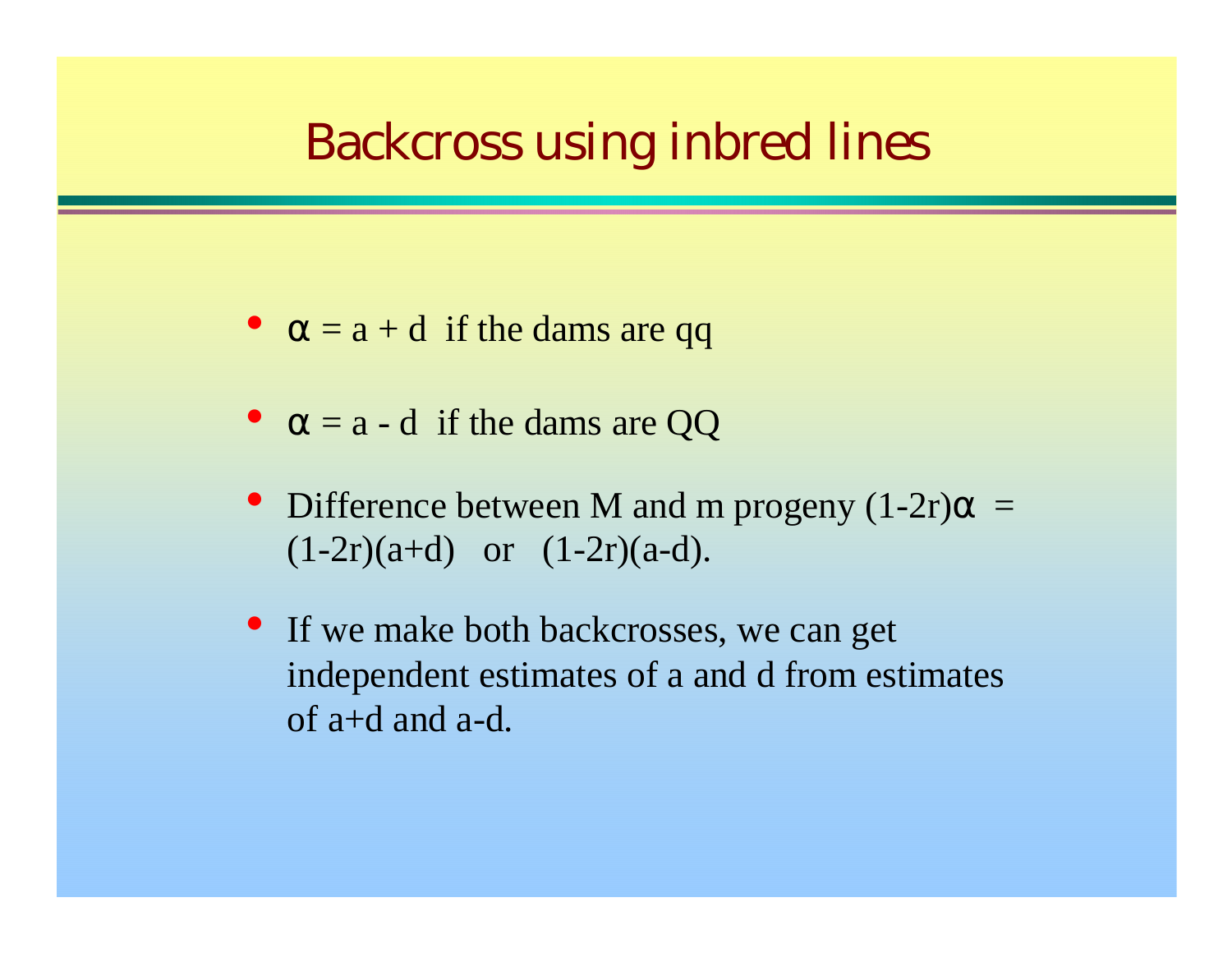

Table 1.

|                    | $Eggs \rightarrow$ | QM                 | qm                 | Qm            | qM                |
|--------------------|--------------------|--------------------|--------------------|---------------|-------------------|
| Sperm $\downarrow$ | Frequency          | $\frac{1}{2}(1-r)$ | $\frac{1}{2}(1-r)$ | $\frac{1}{2}$ | $\frac{1}{2}r$    |
| QM                 | $\frac{1}{2}(1-r)$ | <b>MM</b><br>a     | $-Mm$              | a Mm          | <b>MM</b>         |
| qm                 | $\frac{1}{2}(1-r)$ | mM                 | -a mm              | mm            | $-a$ mM           |
| Qm                 | $\frac{1}{2}r$     | mM<br>a            | mm                 | mm<br>a       | mM                |
| qМ                 | $\frac{1}{2}$ r    | MM                 | Mm                 | Mm            | <b>MM</b><br>$-a$ |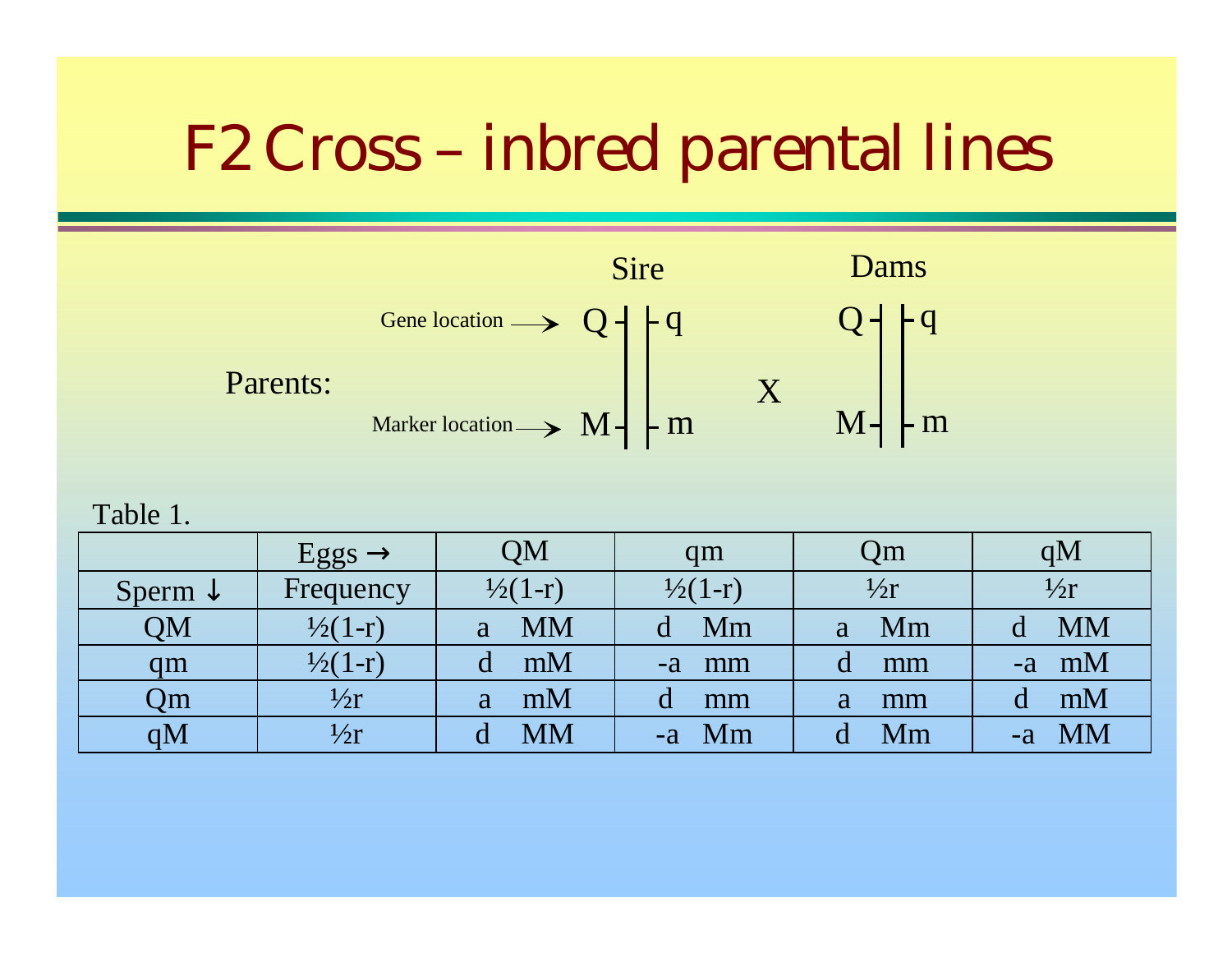| Table 1. |  |  |
|----------|--|--|
|          |  |  |

|                    | Eggs $\rightarrow$ | QM                 | qm                 | <b>Qm</b> | qM        |
|--------------------|--------------------|--------------------|--------------------|-----------|-----------|
| Sperm $\downarrow$ | Frequency          | $\frac{1}{2}(1-r)$ | $\frac{1}{2}(1-r)$ | 1/2r      | 1/2r      |
| QM                 | $\frac{1}{2}(1-r)$ | <b>MM</b><br>a     | Mm                 | a Mm      | <b>MM</b> |
| qm                 | $\frac{1}{2}(1-r)$ | mM                 | $-a$ mm            | mm        | $-a$ mM   |
| Qm                 | $\frac{1}{2}$      | mM<br>a            | mm                 | mm<br>a   | mM        |
| qM                 | $\frac{1}{2}$ r    | <b>MM</b>          | $-a$ Mm            | Mm        | -a MM     |

| <b>Marker</b> | Predicted frequency                                                 | Equals        |
|---------------|---------------------------------------------------------------------|---------------|
| genotype      |                                                                     |               |
| <b>MM</b>     | $(1/2(1-r))^2 + 21/2r^2(1-r) + (1/2r)^2$                            | $\frac{1}{4}$ |
| Mm            | $2[(1/2(1-r))^{2} + 2\frac{1}{2}r^{1/2}(1-r) + (\frac{1}{2}r)^{2}]$ | $\frac{1}{2}$ |
| mm            | $(1/2(1-r))^2 + 21/2r^2(1-r) + (1/2r)^2$                            | $\frac{1}{4}$ |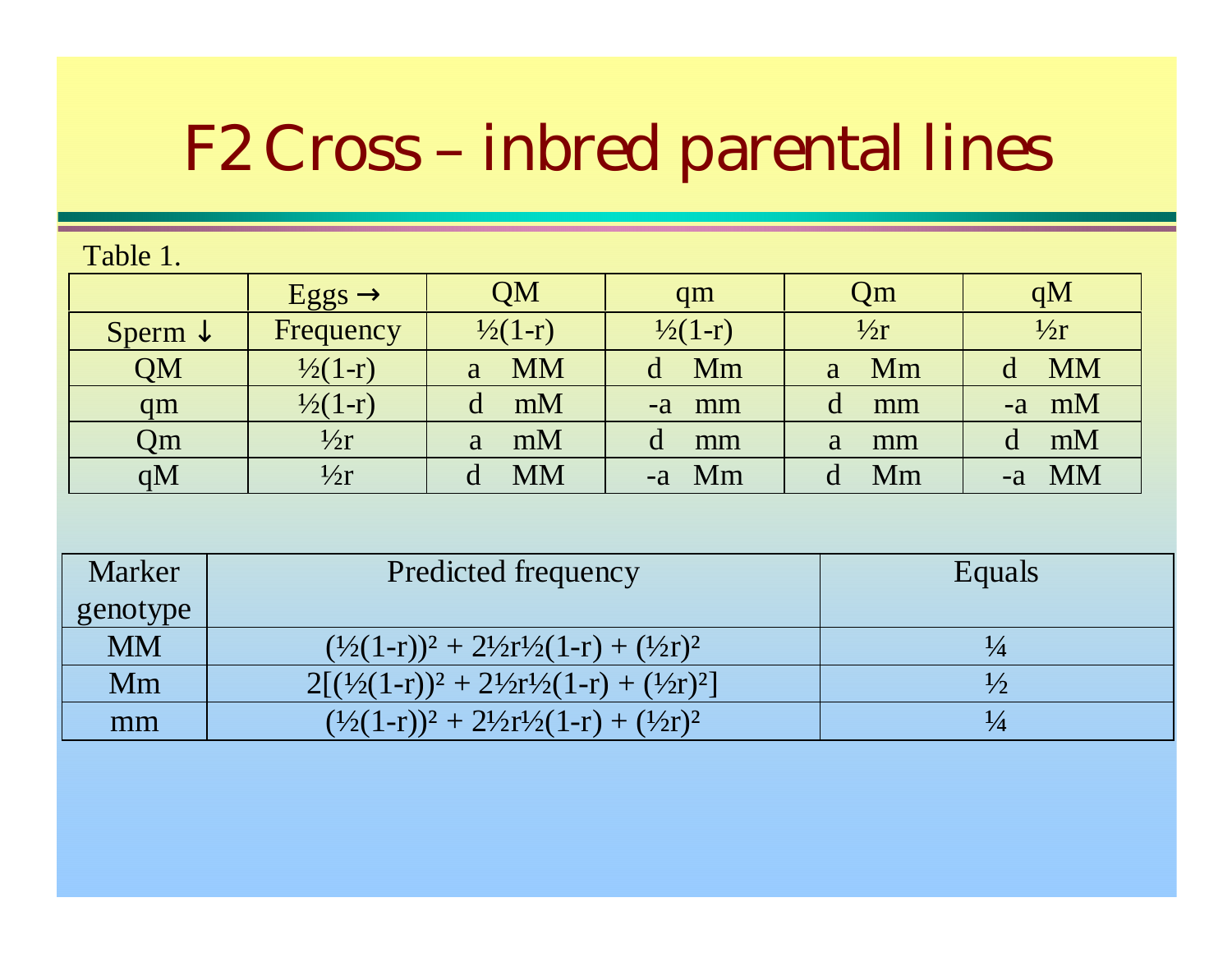| Table 1. |  |
|----------|--|
|          |  |

|                    | $Eggs \rightarrow$ | QM                 | qm                 | Qm            | QM            |
|--------------------|--------------------|--------------------|--------------------|---------------|---------------|
| Sperm $\downarrow$ | Frequency          | $\frac{1}{2}(1-r)$ | $\frac{1}{2}(1-r)$ | $\frac{1}{2}$ | $\frac{1}{2}$ |
| QM                 | $\frac{1}{2}(1-r)$ | <b>MM</b><br>a     | Mm                 | Mm<br>a       | <b>MM</b>     |
| Qm                 | $\frac{1}{2}(1-r)$ | mM<br>d            | -a mm              | mm            | $-a$ mM       |
| Qm                 | $\frac{1}{2}$      | mM<br>a            | mm                 | mm<br>a       | mM            |
| QM                 | $\frac{1}{2}$ r    | <b>MM</b>          | -a Mm              | Mm            | $-a$ MM       |

| <b>Marker</b> | Predicted merit                                                            | Equals                              |
|---------------|----------------------------------------------------------------------------|-------------------------------------|
| genotype      |                                                                            |                                     |
| <b>MM</b>     | $(\frac{1}{2}(1-r))^2a + \frac{21}{2}r^2(1-r)d + \frac{(1}{2}r)^2(-a)$     | $(1-r)^2a + 2r(1-r)d + r^2(-a)$     |
|               | $\frac{1}{4}$                                                              |                                     |
| Mm            | $2[(1/2(1-r))^{2}d + 2\frac{1}{2}r^{1/2}(1-r)(a-a) + (\frac{1}{2}r)^{2}d]$ | $[(1-r)^2 + r^2]d$                  |
|               | $\frac{1}{2}$                                                              |                                     |
| mm            | $(\frac{1}{2}(1-r))^2(-a) + \frac{21}{2}r^2(1-r)d + (\frac{1}{2}r)^2a$     | $(1-r)^{2}(-a) + 2r(1-r)d + r^{2}a$ |
|               | $\frac{1}{4}$                                                              |                                     |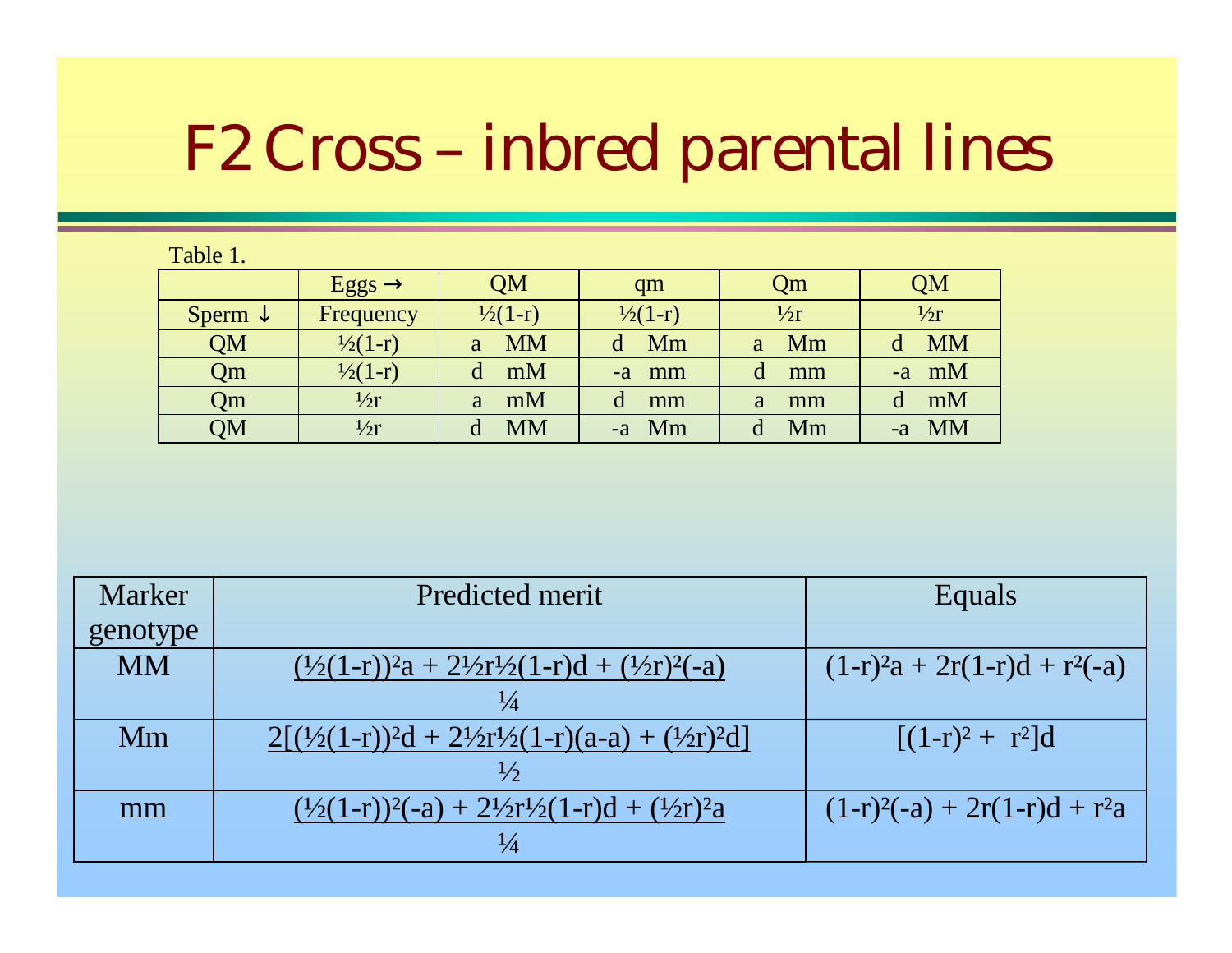| <b>Marker</b> | <b>Predicted merit</b>                                                                                              | Equals                              |
|---------------|---------------------------------------------------------------------------------------------------------------------|-------------------------------------|
| genotype      |                                                                                                                     |                                     |
| <b>MM</b>     | $\frac{(1/2(1-r))^2a + 2\frac{1}{2r}\left(1-r\right)d + (\frac{1}{2r})^2(-a)}{2\left(1-r\right)\left(1-r\right)^2}$ | $(1-r)^2a + 2r(1-r)d + r^2(-a)$     |
|               | $\frac{1}{4}$                                                                                                       |                                     |
| Mm            | $2[(1/2(1-r))^2d + 21/2r^2/(1-r)(a-a) + (1/2r)^2d]$                                                                 | $[(1-r)^{2} + r^{2}]d$              |
|               | $\frac{1}{2}$                                                                                                       |                                     |
| mm            | $(\frac{1}{2}(1-r))^2(-a) + \frac{21}{2}r^2(1-r)d + \frac{1}{2}r^2a$                                                | $(1-r)^{2}(-a) + 2r(1-r)d + r^{2}a$ |
|               | $\frac{1}{4}$                                                                                                       |                                     |

This gives us some sensible predicted merits:

| Marker genotype | $r=0$ | $r = \frac{1}{2}$                            |
|-----------------|-------|----------------------------------------------|
| MM              |       | $\frac{1}{4}a + \frac{1}{2}d - \frac{1}{4}a$ |
| Mm              |       | $\frac{1}{4}a + \frac{1}{2}d - \frac{1}{4}a$ |
| mm              | -2    | $\frac{1}{4}a + \frac{1}{2}d - \frac{1}{4}a$ |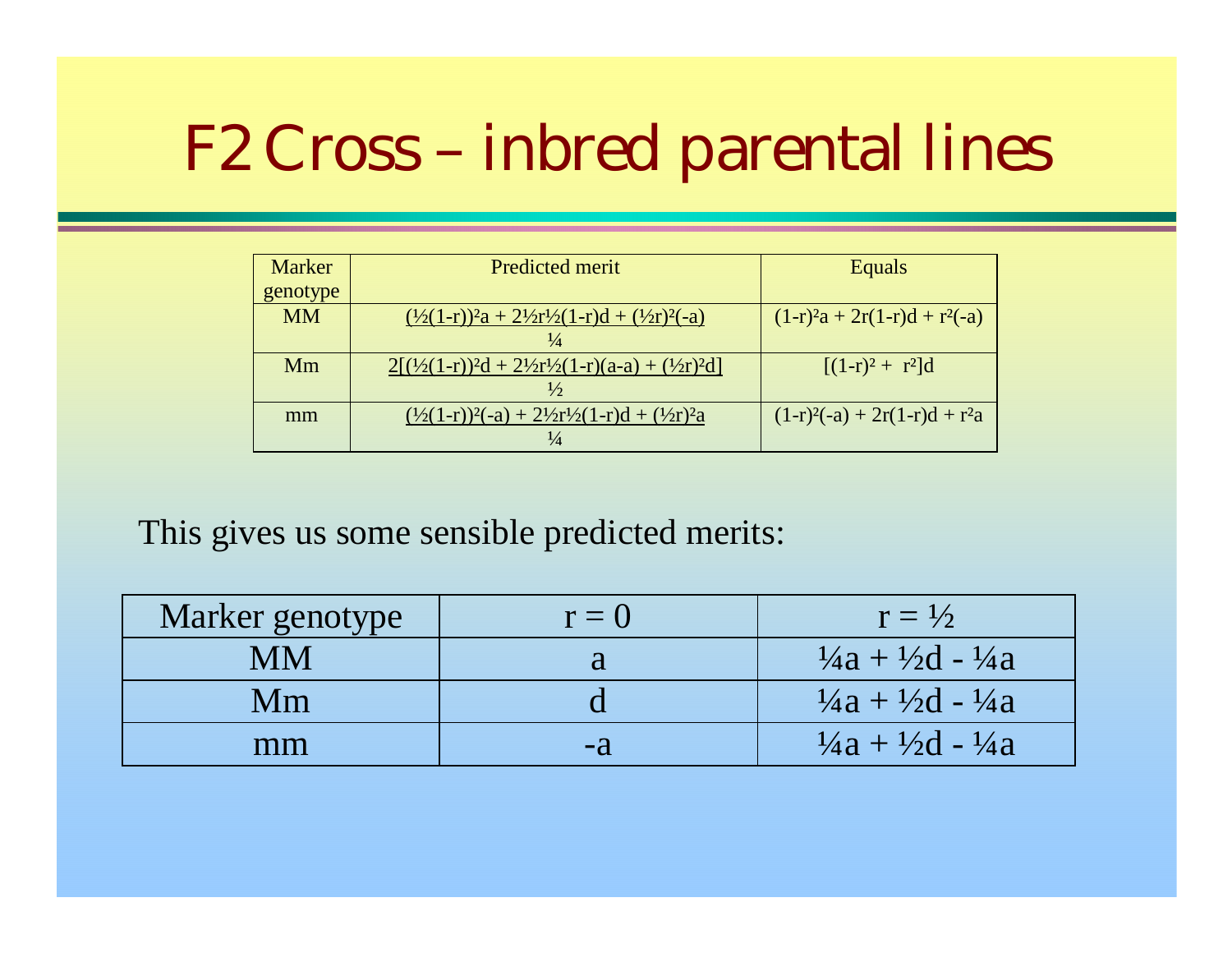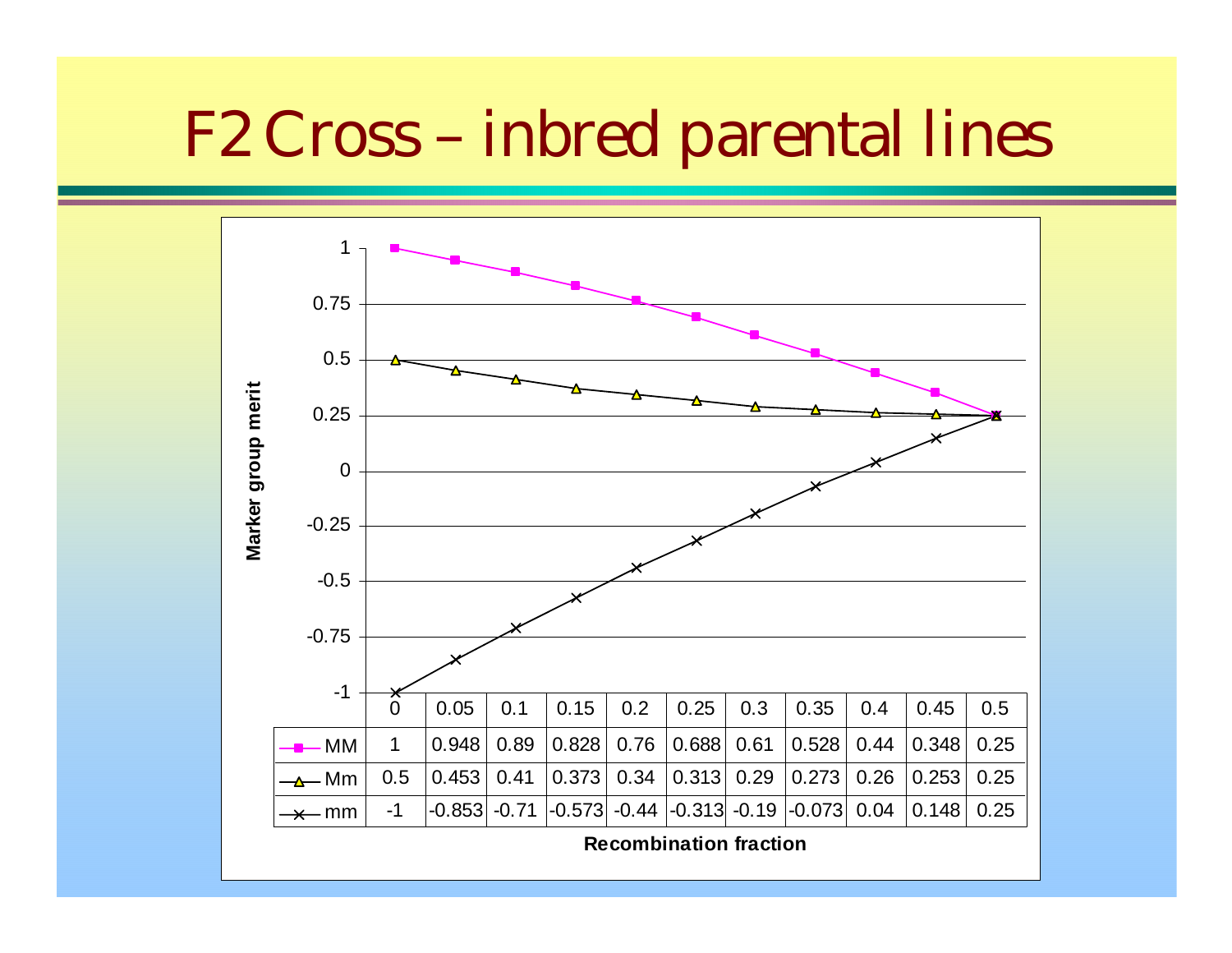## Using outbred parental lines

- With non-inbred parental lines thee can be segregation at both QTL and marker loci in parental lines
- Expected differences depend on allele frequency differences
- Possibly treat each family different (possibly having a different phase between Q - M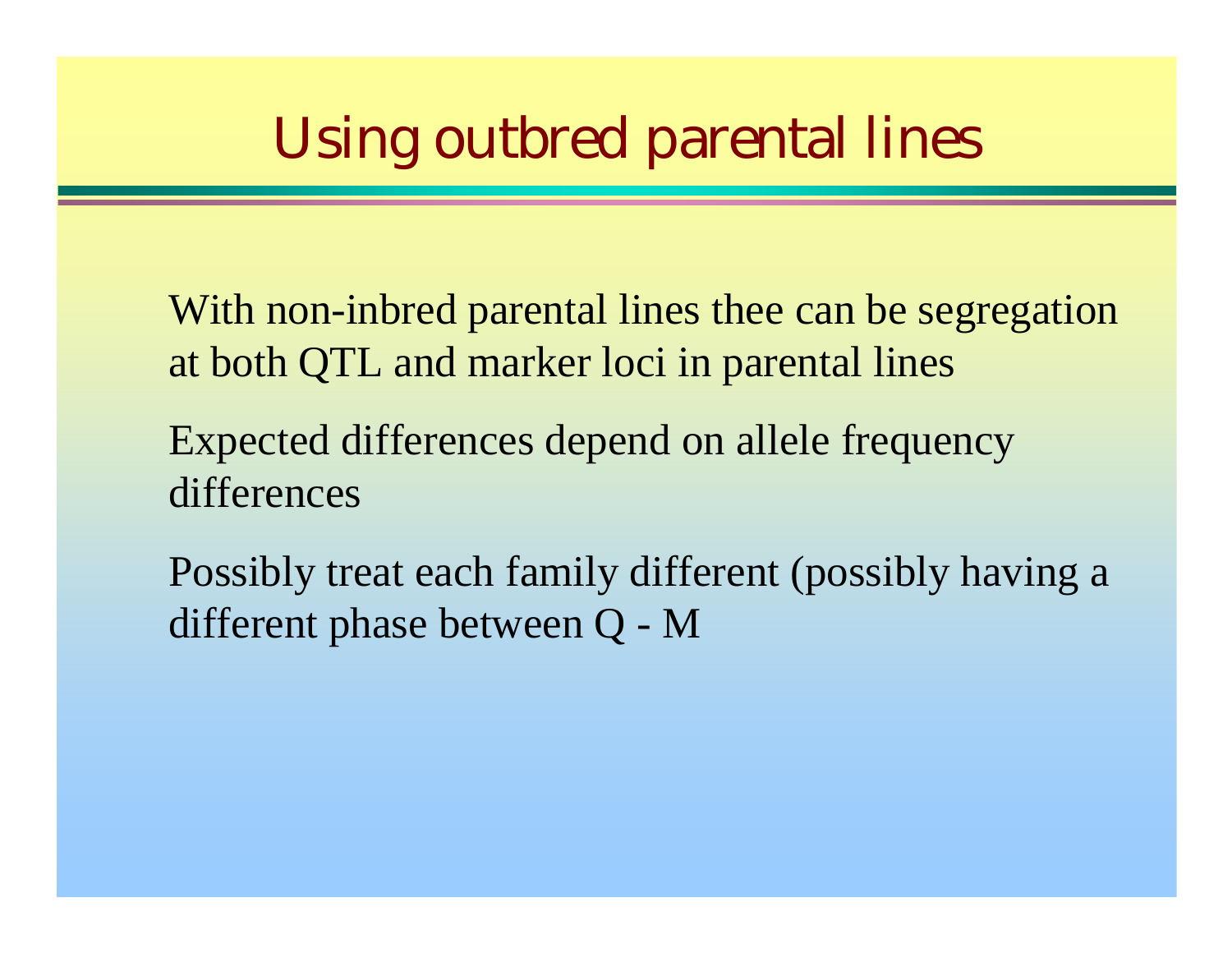#### Problem:

Progeny that are heterozygous for the marker locus are not informative

Mm - did this progeny get M or m from the sire?

#### This example assumes …



|                    | Eggs $\rightarrow$                             | QM        | qm      | Qm      | qM        |
|--------------------|------------------------------------------------|-----------|---------|---------|-----------|
| Sperm $\downarrow$ | Frequency within<br>marker group $\rightarrow$ |           | $(1-p)$ |         | $(1-p)$   |
| QM                 | $\frac{1}{2}(1-r)$                             | <b>MM</b> |         |         | <b>MM</b> |
| qm                 | $\frac{1}{2}(1-r)$                             |           | -a mm   | mm      |           |
| Qm                 | 1/2r                                           |           | mm      | mm<br>a |           |
| qM                 | $\frac{1}{2}$                                  | MM        |         |         | $-a$ MM   |

#### Table 2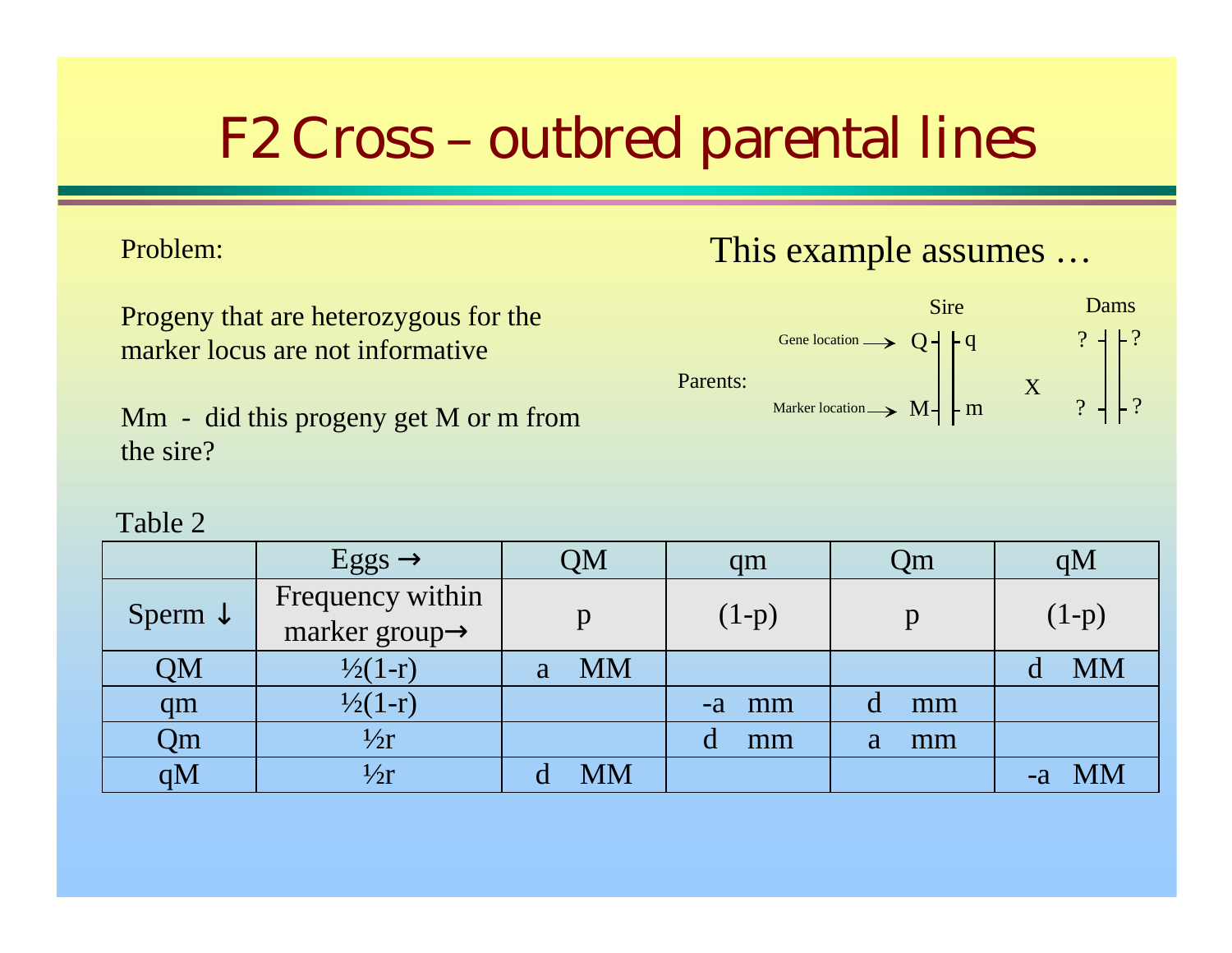Table 2

|                    | $Eggs \rightarrow$                             | QM             | qm      | Qm      | qM        |
|--------------------|------------------------------------------------|----------------|---------|---------|-----------|
| Sperm $\downarrow$ | Frequency within<br>marker group $\rightarrow$ | р              | $(1-p)$ | p       | $(1-p)$   |
| QM                 | $\frac{1}{2}(1-r)$                             | <b>MM</b><br>a |         |         | <b>MM</b> |
| qm                 | $\frac{1}{2}(1-r)$                             |                | $-a$ mm | mm<br>d |           |
| Qm                 | $\frac{1}{2}$                                  |                | d<br>mm | mm<br>a |           |
| qM                 | $\frac{1}{2}$                                  | <b>MM</b>      |         |         | -a MM     |

| Marker<br>group | Expectation                                                                                                                                                                     | Equals                                            |
|-----------------|---------------------------------------------------------------------------------------------------------------------------------------------------------------------------------|---------------------------------------------------|
| <b>MM</b>       | $\frac{1}{2}(1-r)p a + \frac{1}{2}r(1-p)(-a) + \frac{1}{2}r p d + \frac{1}{2}(1-r)(1-p)d$<br>$\frac{1}{2}(1-r)p + \frac{1}{2}r(1-p) + \frac{1}{2}rp + \frac{1}{2}(1-r)(1-p)$    | $\frac{1}{2}(p-r).a + (r.p+\frac{1}{2}(1-p-r)).d$ |
| mm              | $\frac{1}{2}$ rpa + $\frac{1}{2}(1-r)(1-p)(-a) + \frac{1}{2}r(1-p)d + \frac{1}{2}(1-r)pd$<br>$\frac{1}{2}$ rp + $\frac{1}{2}(1-r)(1-p) + \frac{1}{2}r(1-p) + \frac{1}{2}(1-r)p$ | $\frac{1}{2}(p+r-1)a + \frac{1}{2}(r+p)-rp]d$     |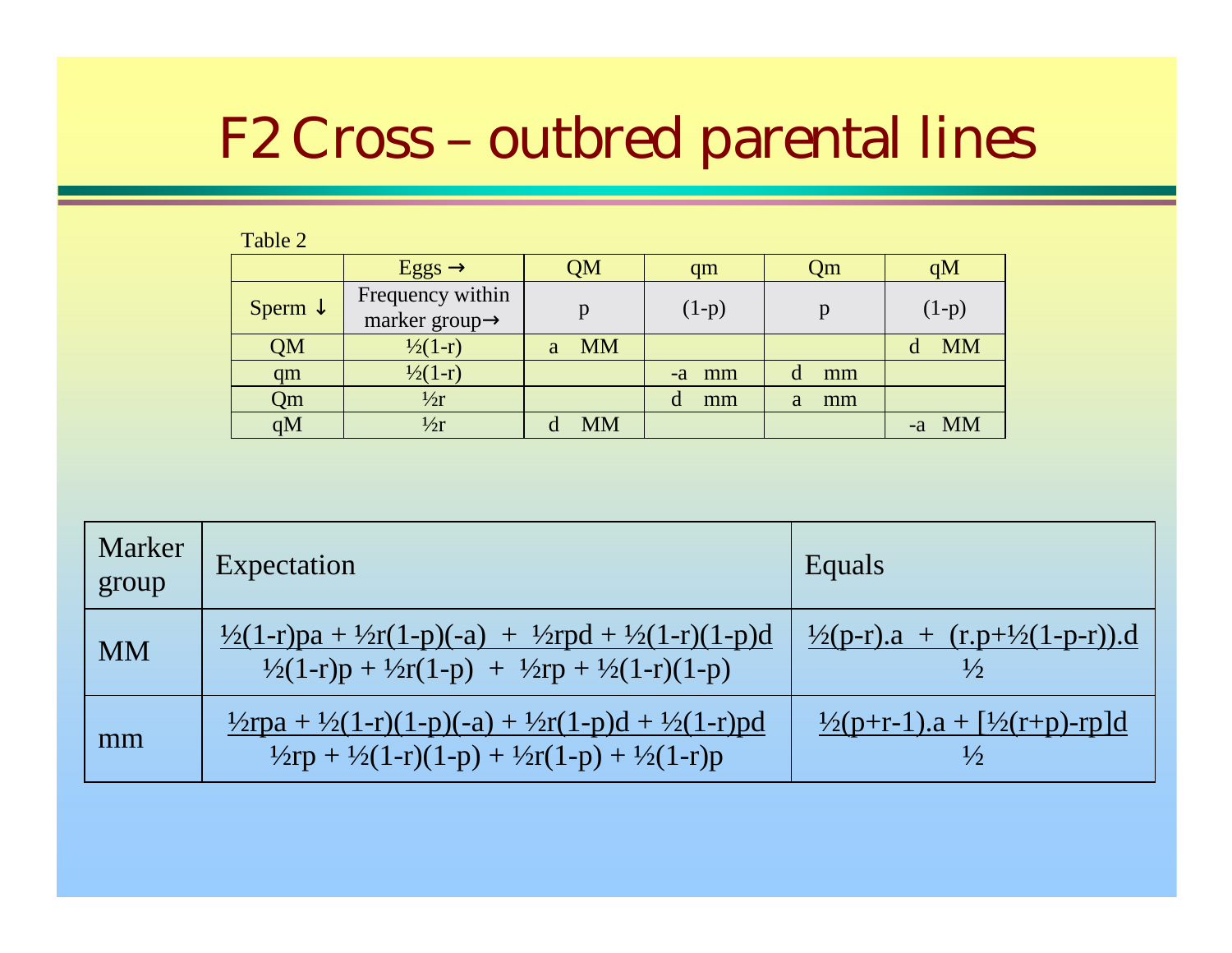| <b>Marker</b><br>group | Expectation                                                                                                                                                                     | Equals                                                                |
|------------------------|---------------------------------------------------------------------------------------------------------------------------------------------------------------------------------|-----------------------------------------------------------------------|
| <b>MM</b>              | $\frac{1}{2}(1-r)p a + \frac{1}{2}r(1-p)(-a) + \frac{1}{2}r p d + \frac{1}{2}(1-r)(1-p)d$<br>$\frac{1}{2}(1-r)p + \frac{1}{2}r(1-p) + \frac{1}{2}rp + \frac{1}{2}(1-r)(1-p)$    | $\frac{1}{2}(p-r) \cdot a + (r \cdot p + \frac{1}{2}(1-p-r)) \cdot d$ |
| mm                     | $\frac{1}{2}$ rpa + $\frac{1}{2}(1-r)(1-p)(-a) + \frac{1}{2}r(1-p)d + \frac{1}{2}(1-r)pd$<br>$\frac{1}{2}$ rp + $\frac{1}{2}(1-r)(1-p) + \frac{1}{2}r(1-p) + \frac{1}{2}(1-r)p$ | $\frac{1}{2}(p+r-1)$ .a + $[\frac{1}{2}(r+p)-rp]d$<br>⅓               |

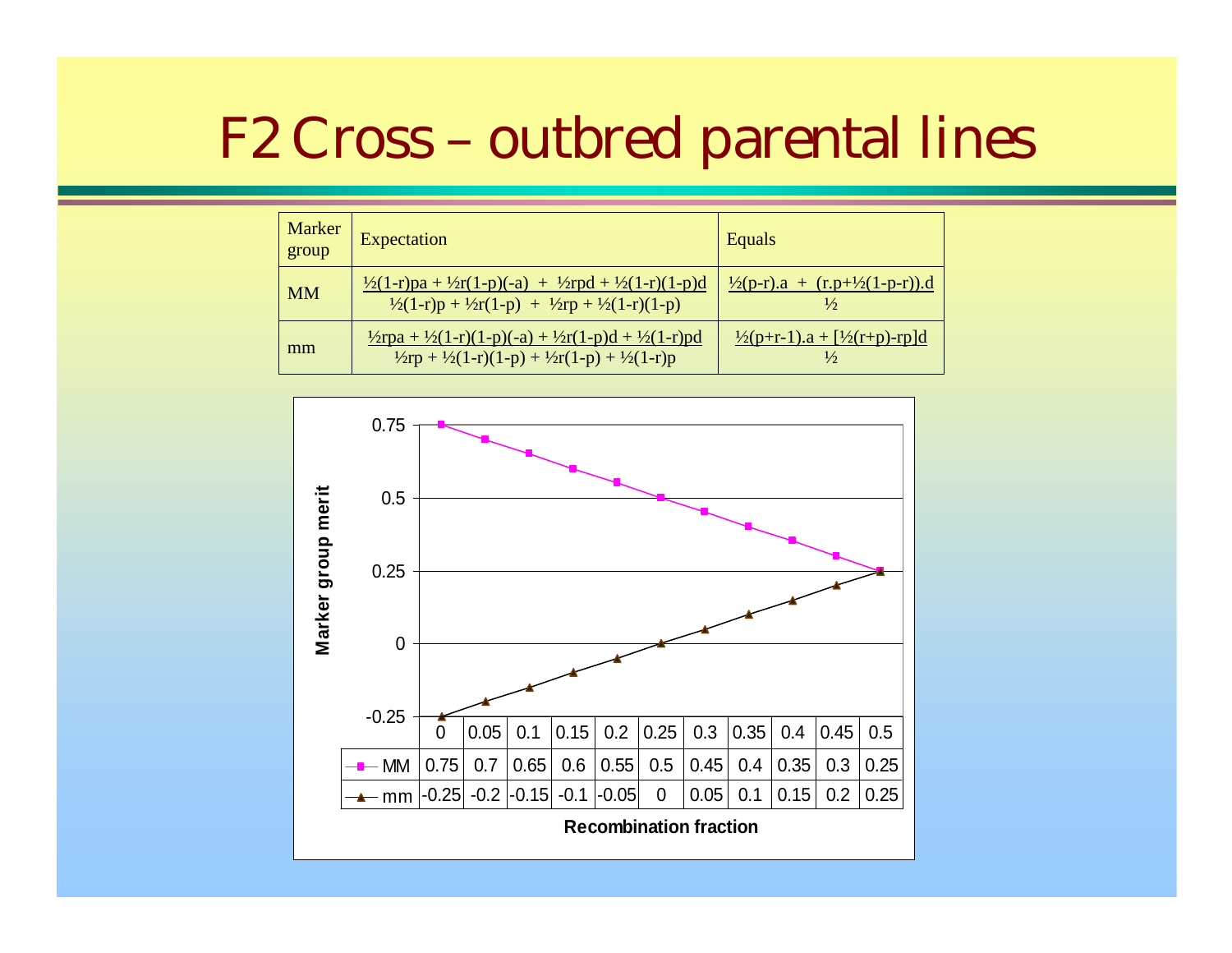#### **Grand-daughter Design** (Weller et al. 1990)

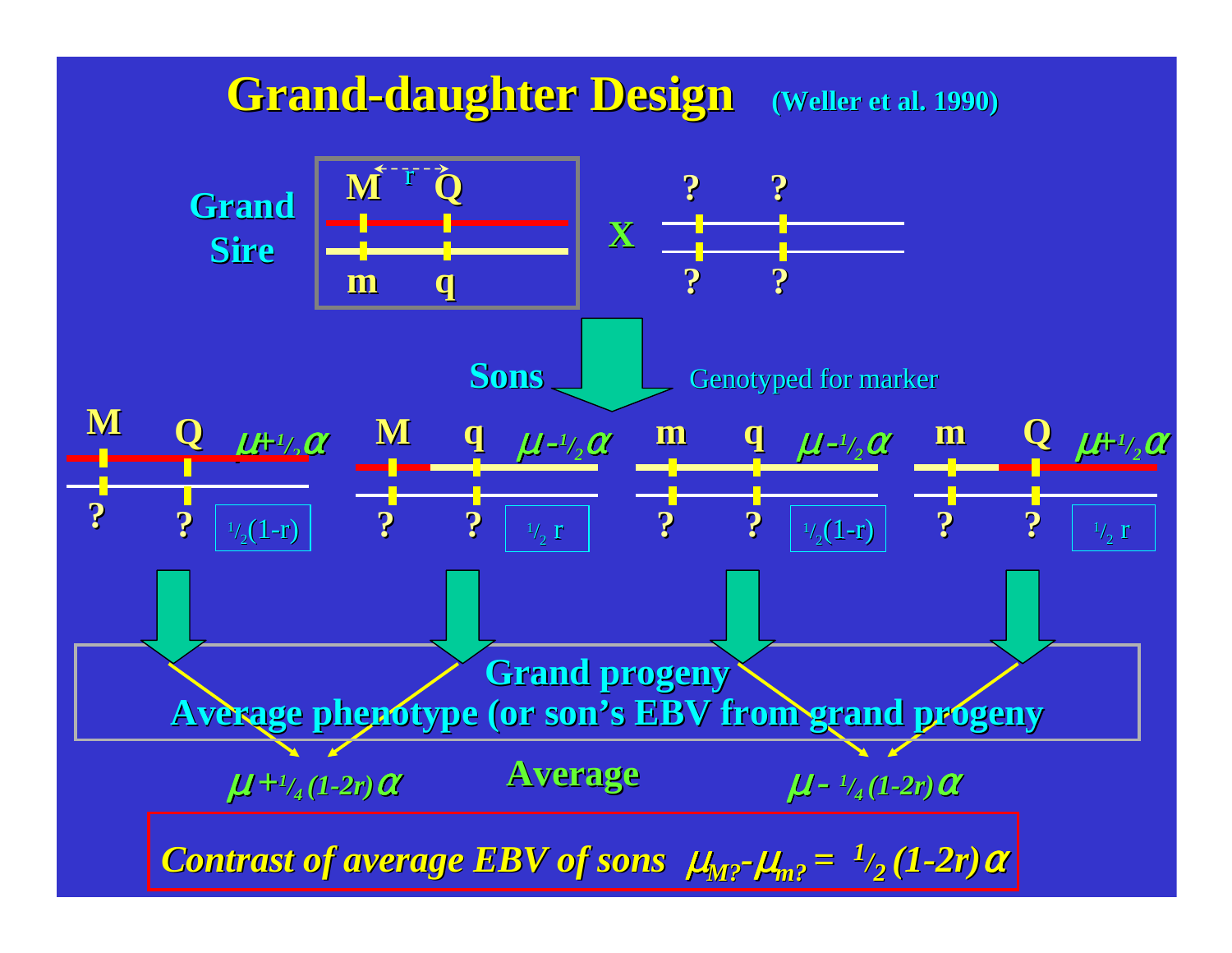# General pedigree outbred populations

- With …
	- richer pedigree
	- more markers
	- $\bullet$ better method …
- We can get …



- genotype probabilities for QQ Qq and qq
- estimates of *a* and *d*.

[Coming]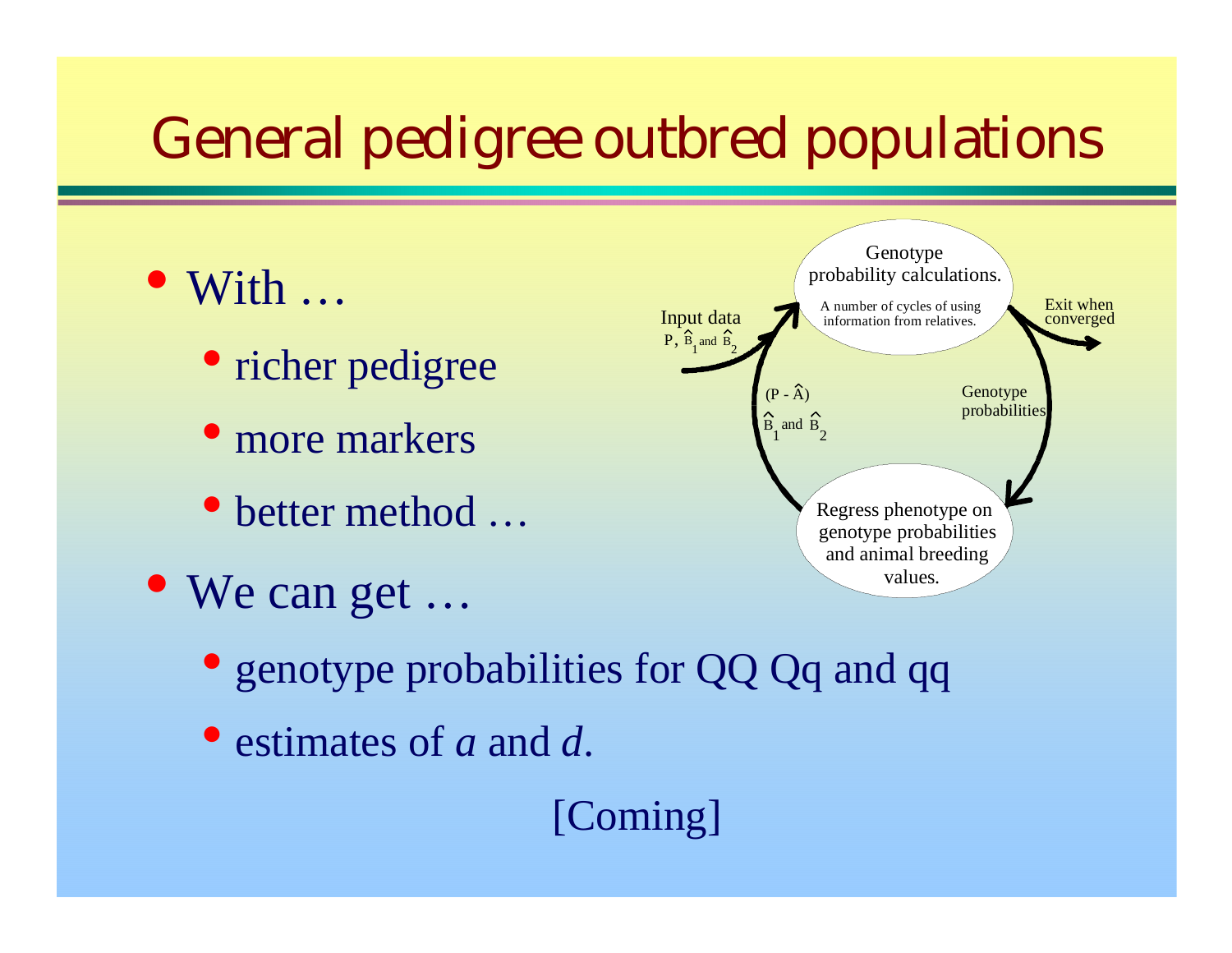## How many animals do we need to measure?

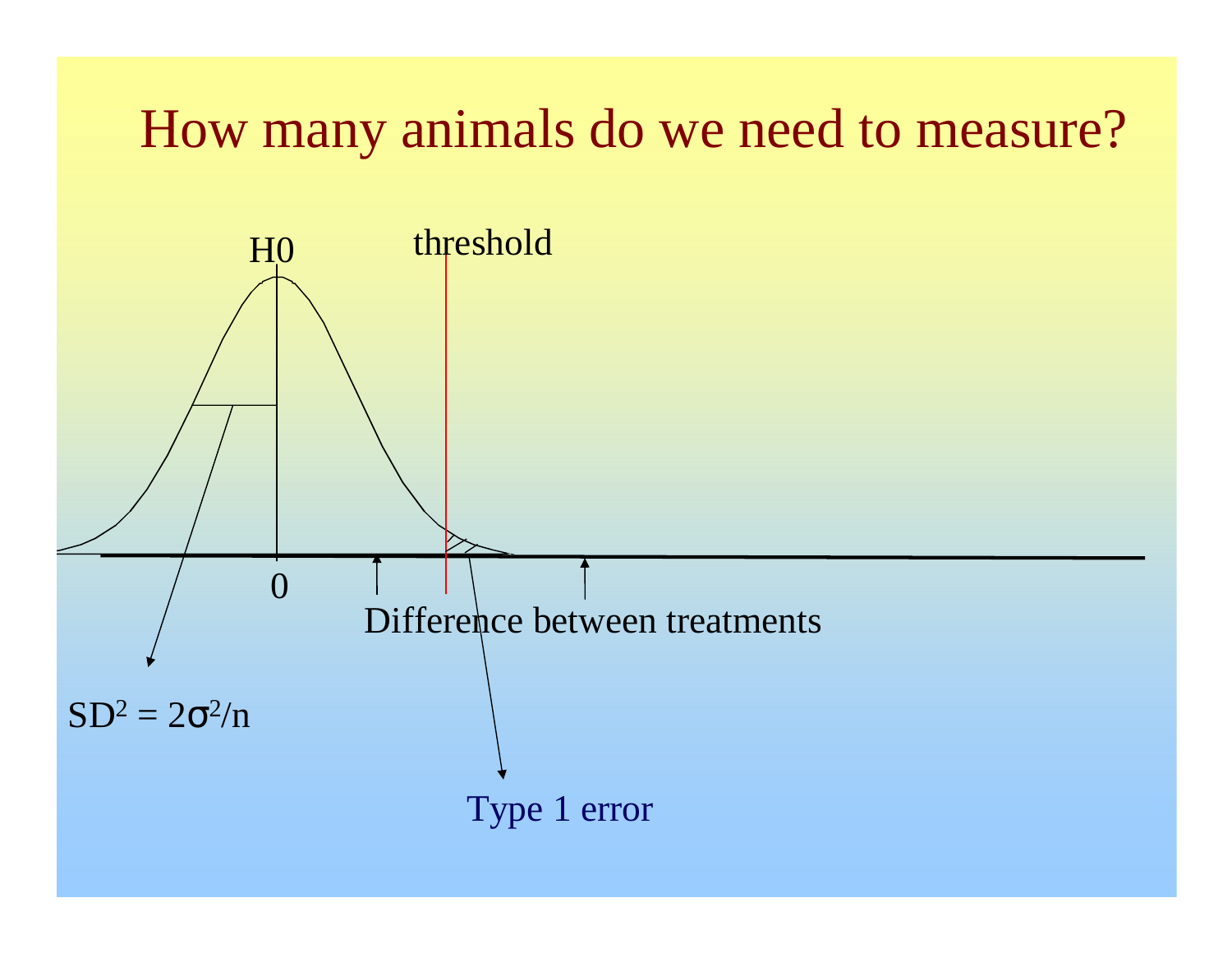## How many animals do we need to measure?

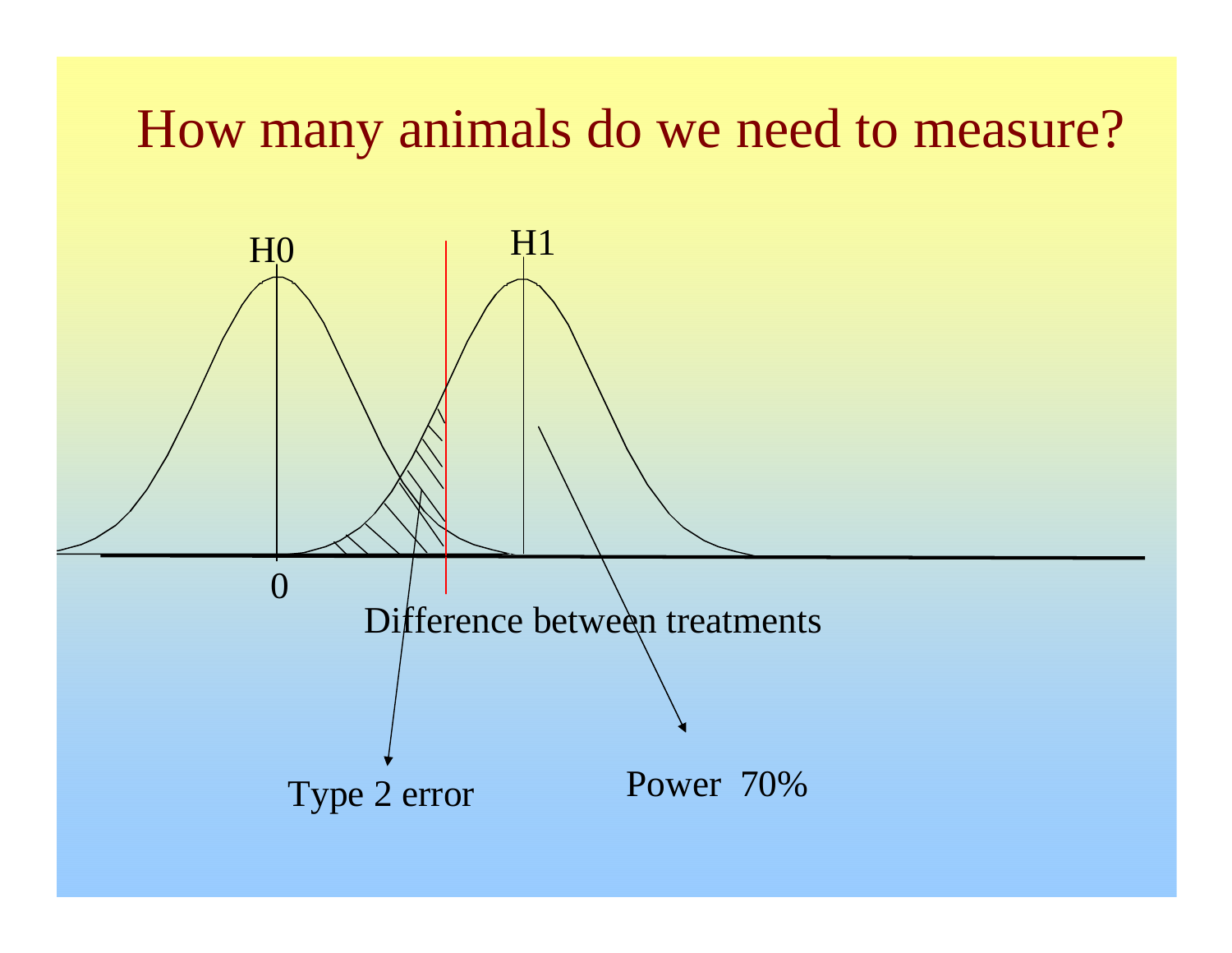## Testing group differences

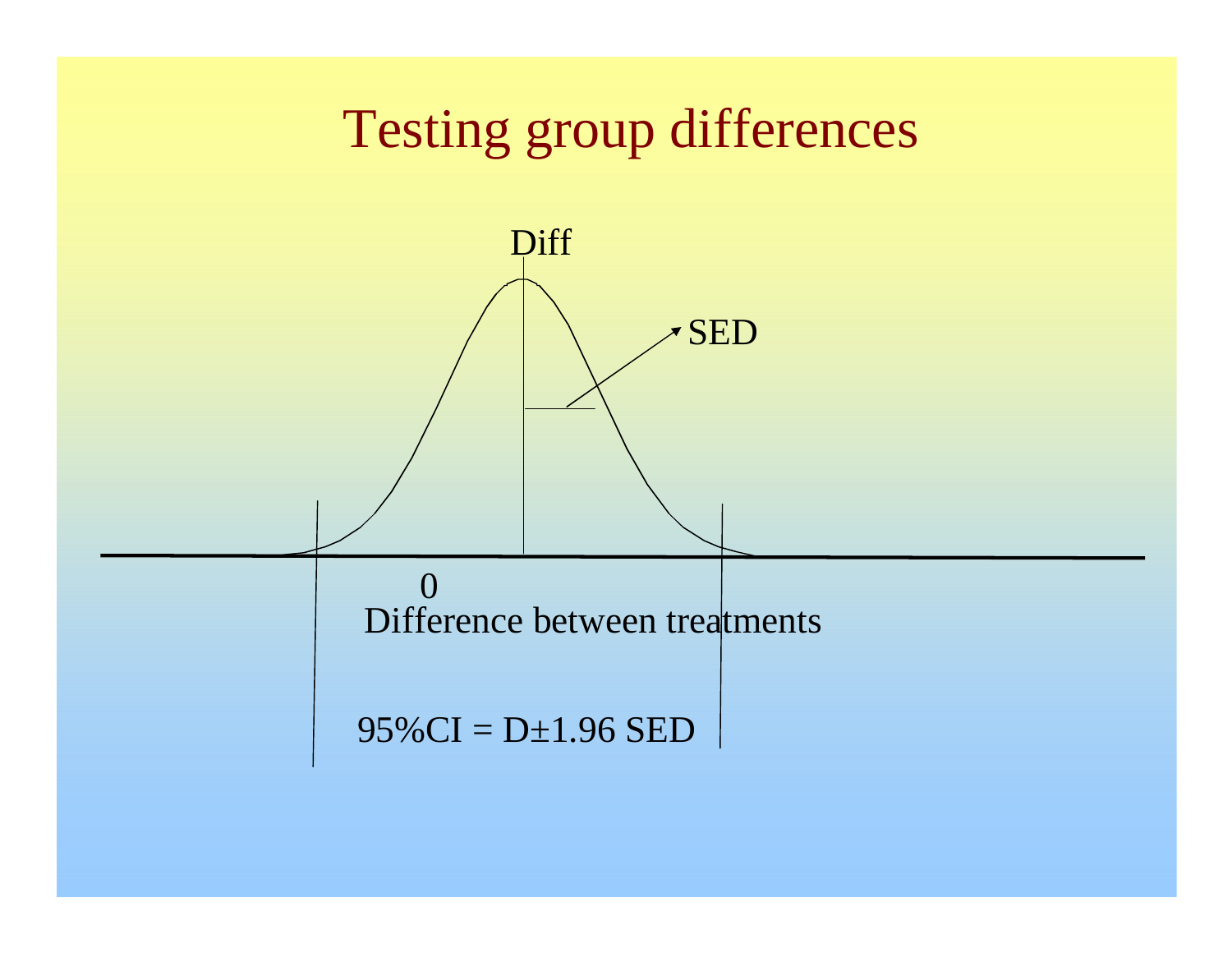## How many animals do we need to measure?